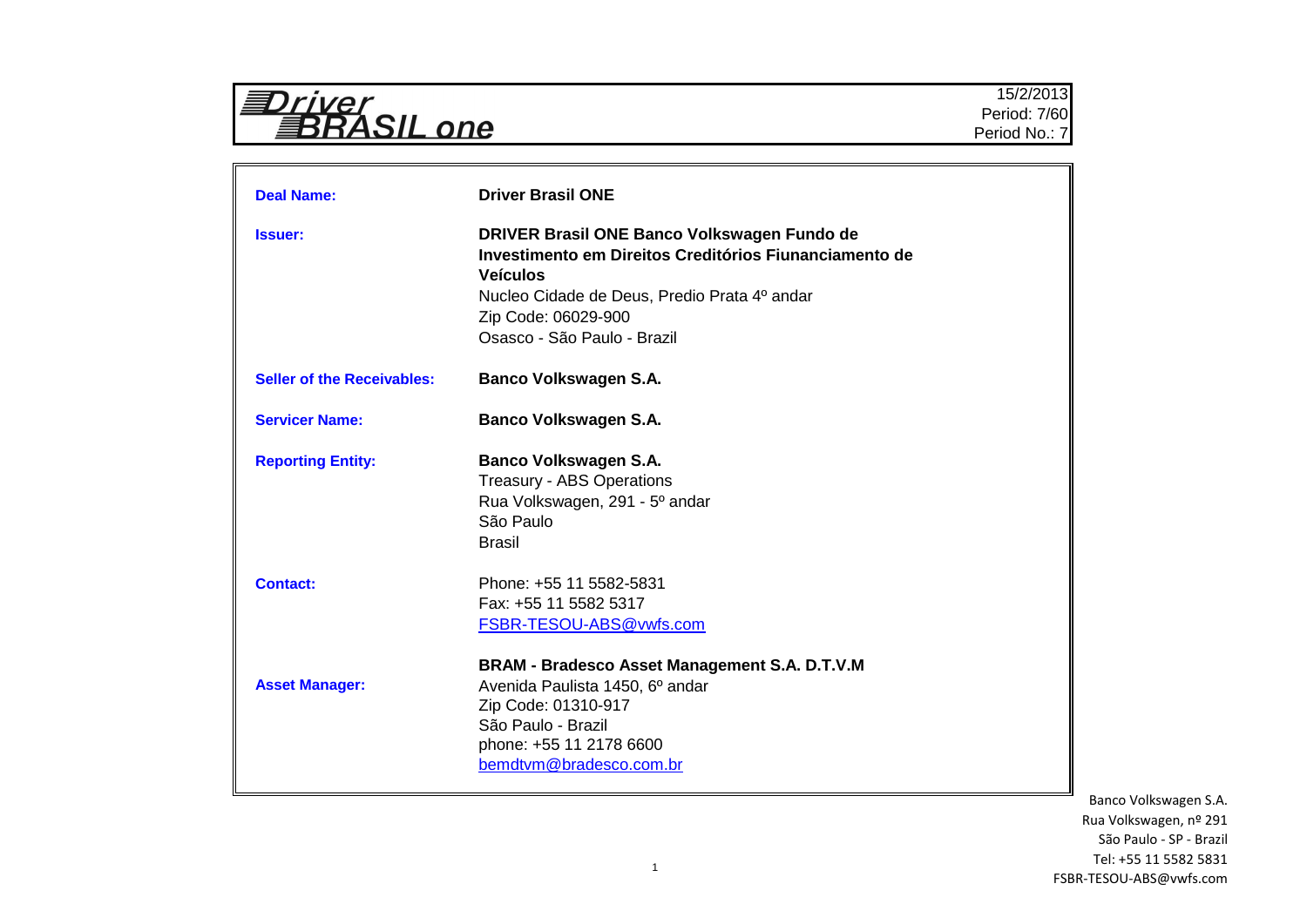| r110r                  | 15/0/0010<br>$\sim$<br>15/2/2013 <b>1</b> |
|------------------------|-------------------------------------------|
| . =<br>--<br>$\bigcap$ | Period: 7/60                              |
| n                      | -71<br>Period No.:                        |

| Page           | Table of contents                                                                                     |
|----------------|-------------------------------------------------------------------------------------------------------|
| $\overline{2}$ | <b>Contents</b>                                                                                       |
| 3              | <b>Deal Overview</b>                                                                                  |
| 4              | Deal Overview: Counterparties I.                                                                      |
| 5              | Deal Overview: Counterparties II.                                                                     |
| $6\phantom{1}$ | Information regarding the Quotas I.                                                                   |
| $\overline{7}$ | <b>Information regarding the Quotas II.</b>                                                           |
| 8              | <b>Credit Enhancement</b>                                                                             |
| 9              | Swap / Waterfall                                                                                      |
| 10             | <b>Run Out Schedule</b>                                                                               |
| 11             | <b>Amortisation Profile</b>                                                                           |
| 12             | <b>Overview Outstanding Contracts</b>                                                                 |
| 13             | Late Delinquency / Performance Trigger                                                                |
| 14             | <b>Delinquent Contracts</b>                                                                           |
| 15             | <b>Future Contracts</b>                                                                               |
| 16             | <b>Recovery Contracts</b>                                                                             |
| 17             | <b>Prepayments</b>                                                                                    |
| 18             | Pool Information I. - Make: New, Used Cars                                                            |
| 19             | Pool Information II. - Downpayments, Customer Type and Type of Payment                                |
| 20             | Pool Information III. - Customer Concentration                                                        |
| 21             | Pool Information IV. - Distribution by Outstanding Discounted Balance and Original Discounted Balance |
| 22             | Pool Information V. - Interest Rate paid by the Customer                                              |
| 23             | Pool Information VI. - Distribution by Original Term, Remaining Term and Seasoning                    |
| 24             | Pool Information VII. - Distribution by Vehicle Makes and Models                                      |
| 25             | Poolinformation VIII. - Geographic Distribution                                                       |
| 26             | Glossary                                                                                              |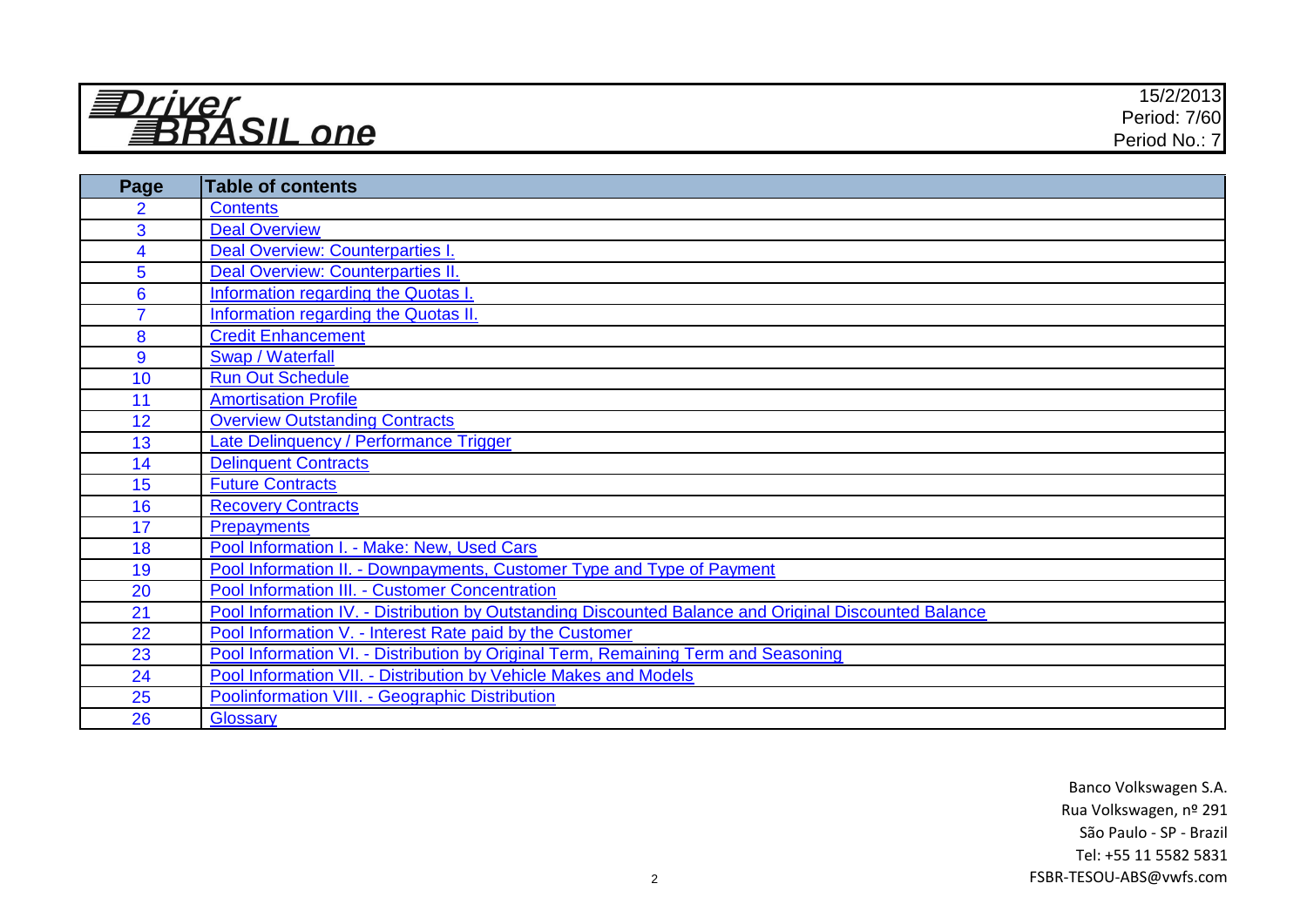| $\overline{\phantom{a}}$<br>– | 15/2/2013      |
|-------------------------------|----------------|
| _<br>- - -<br>$-$             | 7/60<br>Period |
|                               | Period No.: .  |

## **Deal Overview**

| <b>Cut Off Date:</b>                | 17/7/2012      |                                |                                                           |                                                                   |                                                         |                 |
|-------------------------------------|----------------|--------------------------------|-----------------------------------------------------------|-------------------------------------------------------------------|---------------------------------------------------------|-----------------|
| <b>Issue Date:</b>                  |                | 12/7/2012 Legal Maturity Date: | <b>July 2017</b>                                          |                                                                   |                                                         |                 |
| <b>Reporting period:</b>            | 7/60           |                                |                                                           |                                                                   |                                                         |                 |
| <b>Reporting date:</b>              | 14             |                                |                                                           |                                                                   |                                                         |                 |
| <b>Reporting Frequency:</b>         | monthly        |                                |                                                           |                                                                   |                                                         |                 |
| <b>Period No.:</b>                  | $\overline{7}$ |                                |                                                           |                                                                   |                                                         |                 |
| <b>Payment date:</b>                | 6/2/2013       |                                |                                                           |                                                                   |                                                         |                 |
| <b>Next payment date:</b>           | 6/3/2013       |                                |                                                           |                                                                   |                                                         |                 |
| <b>Asset collection period:</b>     | 1/1/2013 until |                                | 31/1/2013                                                 |                                                                   |                                                         |                 |
| <b>Interest Accrual Period:</b>     | 5/1/2013 until |                                |                                                           | 5/2/2013 Days accrued:<br>22                                      |                                                         |                 |
| <b>Quota Payment Period:</b>        | 5/1/2013 until |                                | 5/2/2013                                                  |                                                                   |                                                         |                 |
|                                     |                |                                |                                                           |                                                                   |                                                         |                 |
| <b>Pool Information at Pool-Cut</b> |                | <b>Number of Contracts</b>     | <b>Outstanding Discounted</b><br><b>Principal Balance</b> | Present Value 360 (Pool-<br>Cut)                                  |                                                         |                 |
| <b>Outstanding Pool</b>             |                | $50.816$ R\$                   | 999.101.787,09                                            | R\$<br>1.007.150.386,84                                           |                                                         |                 |
|                                     |                |                                |                                                           |                                                                   |                                                         |                 |
| <b>Type of Car</b>                  |                | % of Contracts                 | <b>Outstanding Discounted</b><br><b>Principal Balance</b> | % of Outstanding<br><b>Discounted Principal</b><br><b>Balance</b> | Present Value 360 (Pool- % of Present Value 360<br>Cut) | (Pool-Cut)      |
| New                                 |                | 87,6% R\$                      | 898.291.273,26                                            | 89,9% R\$                                                         | 905.561.665,86                                          | 89,9%           |
| Used<br><b>Total</b>                |                | $12,4\%$ R\$<br>100,0% R\$     | 100.810.513,83<br>999.101.787,09                          | 10,1% R\$<br>100,0% R\$                                           | 101.588.720,98<br>1.007.150.386,84                      | 10,1%<br>100,0% |
|                                     |                |                                |                                                           |                                                                   |                                                         |                 |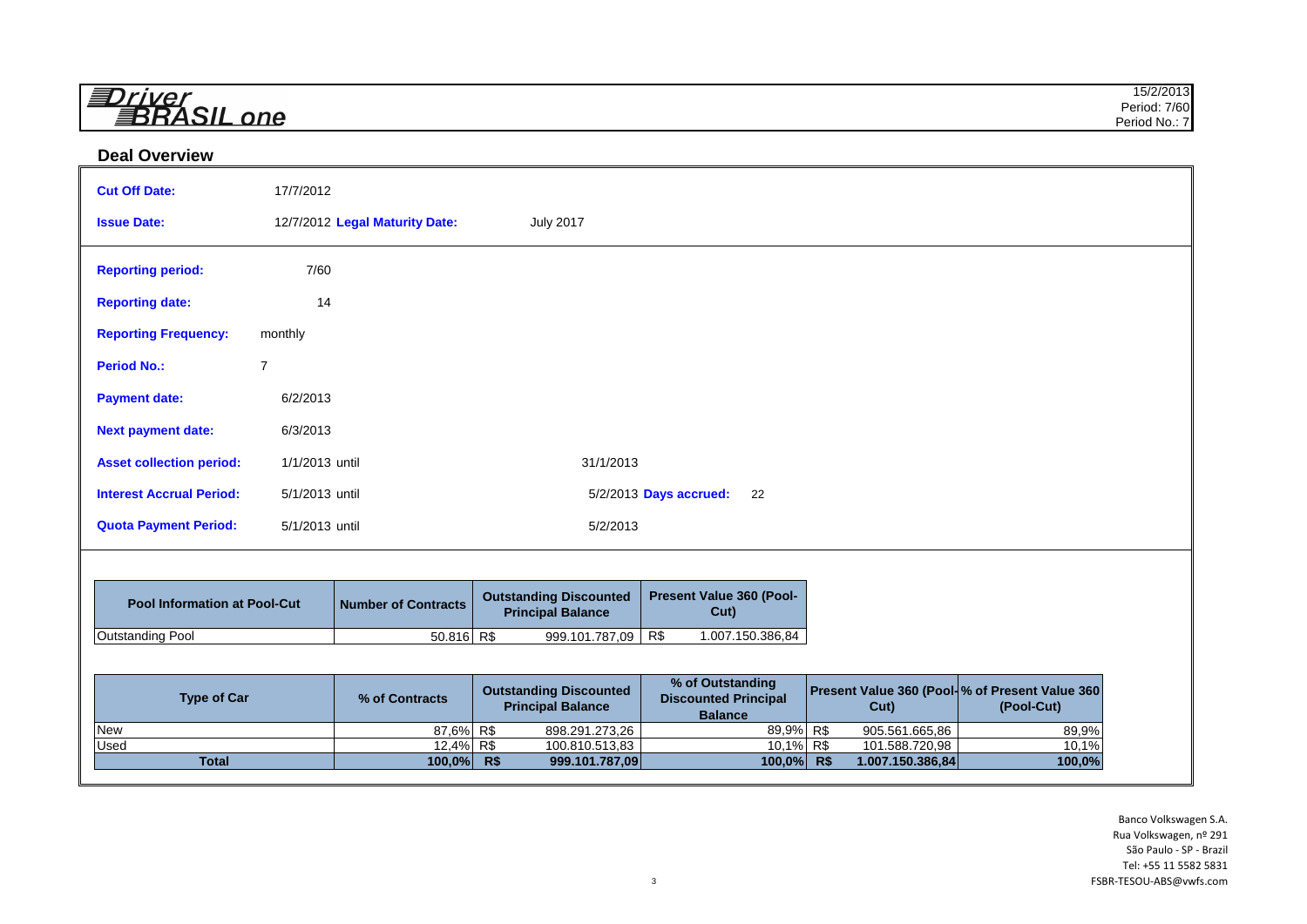| $\equiv$<br>$\cdots$ | 15/2/2013<br>. |
|----------------------|----------------|
| $-1$                 | Period: 7/60   |
| $n \Omega$           | Period No.:    |

## **Deal Overview: Counterparties I.**

|                                                                                                | <b>Name</b>                                                                                                        | Rating                    |             |         |           |            |         |
|------------------------------------------------------------------------------------------------|--------------------------------------------------------------------------------------------------------------------|---------------------------|-------------|---------|-----------|------------|---------|
|                                                                                                |                                                                                                                    | Moody's<br><b>S&amp;P</b> |             |         |           |            |         |
|                                                                                                |                                                                                                                    | Long Term                 | Short Term  | Outlook | Long Term | Short Term | Outlook |
| <b>Lead Manager:</b>                                                                           | <b>BEM DISTRIBUIDORA DE TÍTULOS</b><br>E VALORES MOBILIÁRIOS LTDA                                                  |                           |             |         |           |            |         |
|                                                                                                | Cidade de Deus<br>Bairro Vila Yara - 4º andar<br>Osasco - São Paulo<br><b>Brazil</b>                               | Aaa.br                    | <b>BR-1</b> | n.a.    | brAAA     | $brA-1$    | n.a.    |
| <b>Accounts:</b><br><b>Cash Collateral</b><br><b>Distribution</b><br><b>Monthly Collateral</b> | <b>Banco Bradesco S.A.</b><br>Cidade de Deus<br>Bairro vila Yara - 4º andar<br>Osasco - São Paulo<br><b>Brazil</b> | Aaa.br                    | <b>BR-1</b> | n.a.    | brAAA     | $brA-1$    | n.a.    |
| <b>Paying Agent:</b>                                                                           | Banco Volkswagen S.A.<br>Treasury - ABS Operations<br>Rua Volkswagen, 291<br>São Paulo<br><b>Brazil</b>            | n.a.                      | n.a.        | n.a.    | brAAA     | n.a.       | Stable  |
| <b>Swap Counterparty:</b>                                                                      | <b>IBBA</b><br>Av. Brigadeiro Faria Lima, 3400<br>3º ao 8º andar<br>São Paulo - SP<br><b>Brazil</b>                | Aaa.br                    | <b>BR-1</b> | n.a.    | brAAA     | $brA-1$    | n.a.    |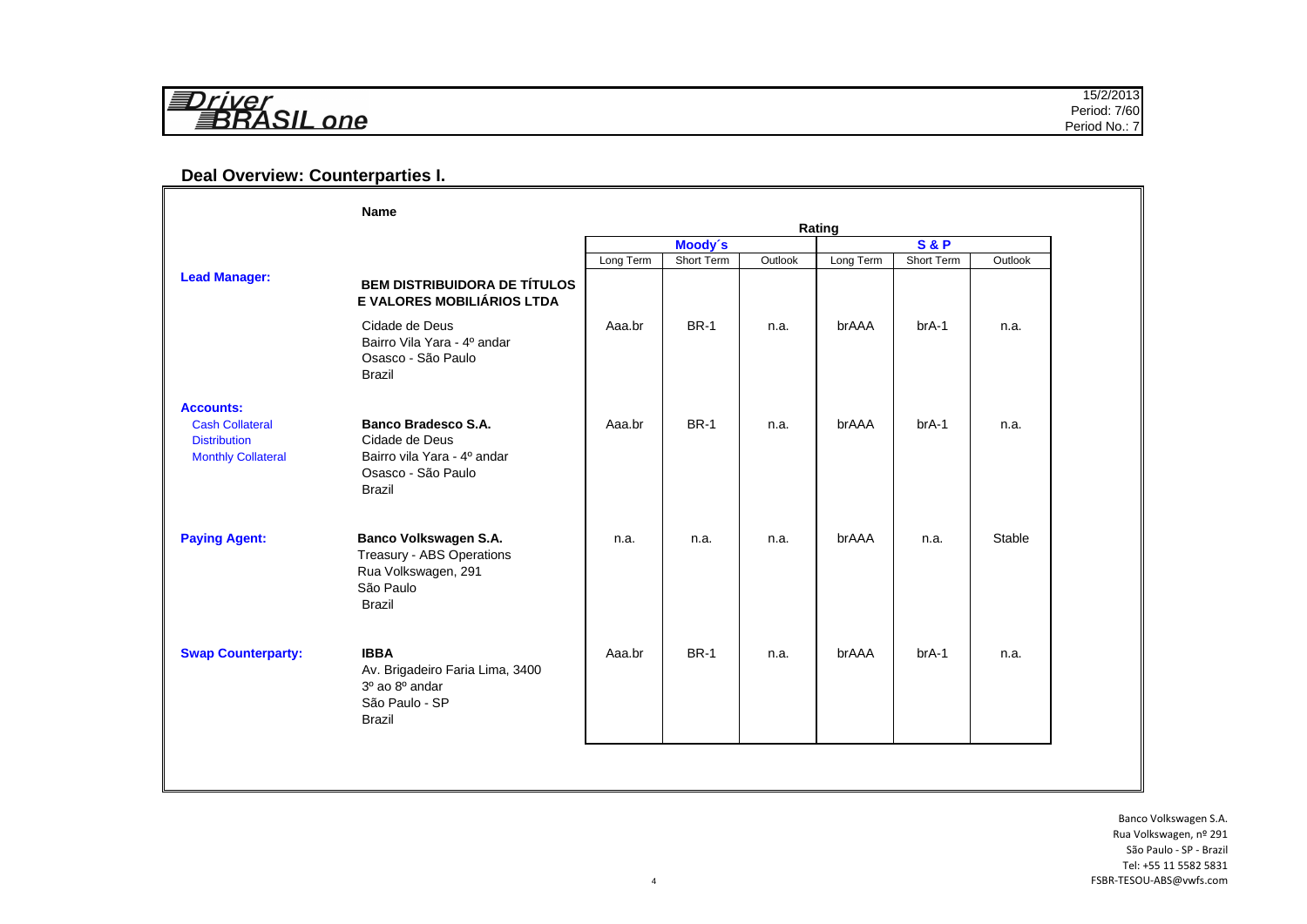| $\sqrt{ }$                 | 15/2/20         |
|----------------------------|-----------------|
| - - -<br>$n$ $\alpha$<br>= | 7/60<br>Period. |
|                            | Period No       |
|                            |                 |

## **Deal Overview: Counterparties II.**

| <b>Rating Agencies:</b>  | Moody's América Latina Ltda.<br>Avenida Nações Unidas, 12551 16º andar<br>04578-903 São Paulo<br><b>Brazil</b><br>Johann.Grieneisen@moodys.com<br>sara.tonello@moodys.com<br><b>Standard &amp; Poors Brasil</b><br>Avenida Brigadeiro Faria Lima, 201 18º andar<br>05426-100 São Paulo<br><b>Brazil</b><br>leandro.albuquerque@standardpoors.com |                       |                     |                    |                     |               |
|--------------------------|--------------------------------------------------------------------------------------------------------------------------------------------------------------------------------------------------------------------------------------------------------------------------------------------------------------------------------------------------|-----------------------|---------------------|--------------------|---------------------|---------------|
|                          | gustavo.belger@standardpoors.com                                                                                                                                                                                                                                                                                                                 |                       |                     |                    |                     |               |
| <b>Asset Manager:</b>    | BRAM - Bradesco Asset Management S.A. D.T.V.M<br>Avenida Paulista 1450, 6º andar<br>Zip Code: 01310-917<br>São Paulo - Brazil<br>phone: +55 11 2178 6600<br>bemdtvm@bradesco.com.br                                                                                                                                                              |                       |                     |                    |                     |               |
| <b>Clearing Entity:</b>  | <b>CETIP S.A. - Mercados Organizados</b><br>Av. Brigadeiro Faria Lima, 1663, 1º andar<br>Jardim Paulistano São Paulo - SP<br>CEP: 01452-001<br>phone: +55 11 4152 9370<br>atendimento@cetip.com.br                                                                                                                                               |                       |                     |                    |                     |               |
|                          |                                                                                                                                                                                                                                                                                                                                                  |                       |                     | Rating*            |                     |               |
|                          |                                                                                                                                                                                                                                                                                                                                                  | Moody's               |                     |                    | <b>S&amp;P</b>      |               |
|                          | Long Term<br>A <sub>3</sub>                                                                                                                                                                                                                                                                                                                      | Short Term<br>Prime-2 | Outlook<br>positive | Long Term<br>$A -$ | Short Term<br>$A-2$ | Outlook       |
| <b>Rating of VWFS AG</b> |                                                                                                                                                                                                                                                                                                                                                  |                       |                     |                    |                     | <b>Stable</b> |

 $\overline{\phantom{0}}$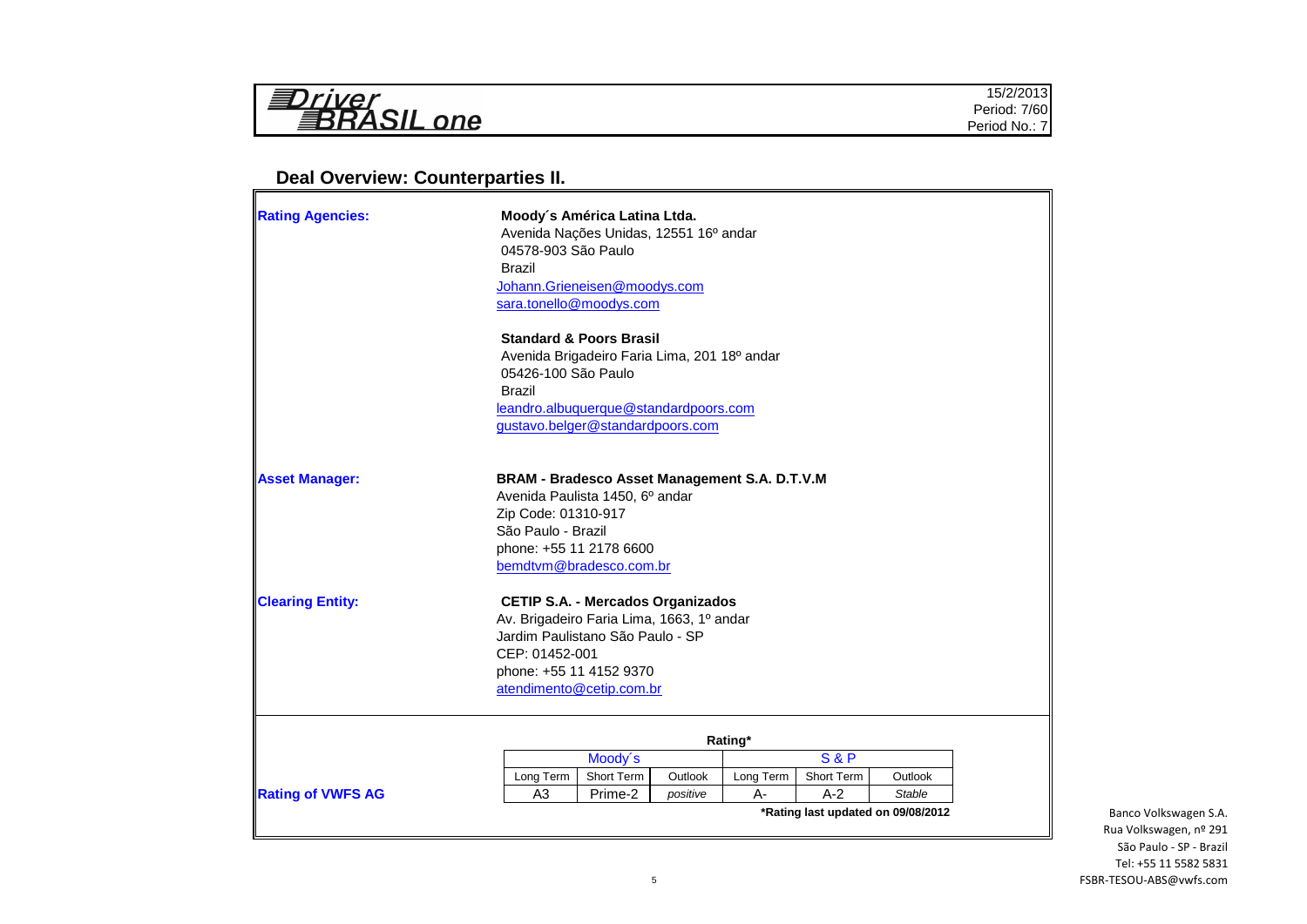|--|

## **Information regarding the Quotas I.**

| <b>Mezzanine Quota</b>                          |
|-------------------------------------------------|
|                                                 |
|                                                 |
|                                                 |
| A <sub>1</sub>                                  |
| $brA+$                                          |
|                                                 |
|                                                 |
| A <sub>1</sub>                                  |
| $hrA+$                                          |
|                                                 |
| <b>Mezzanine Quota</b>                          |
| <b>July 2017</b>                                |
| Monthly                                         |
| BRDRIVCTF013                                    |
| 25.000,00                                       |
| 2.200                                           |
| <b>Mezzanine Quota</b>                          |
|                                                 |
|                                                 |
|                                                 |
|                                                 |
| $205$ pbs<br>CDI<br>Floating<br>$CDI + 205$ pbs |
|                                                 |

#### **Clean-Up Call**

Banco Volkswagen S.A. will have the right at its option to exercise a Clean-Up Call and to repurchase the Loan Receivables from Driver Brasil One when the sum of the Discounted Principal Balance for all loan contracts is less than 9 per cent. of the sum of the Discounted Principal Balance for all Loan contracts as of the Cut Off Date, provided that all payment obligations under the Quotas will be thereby fulfilled.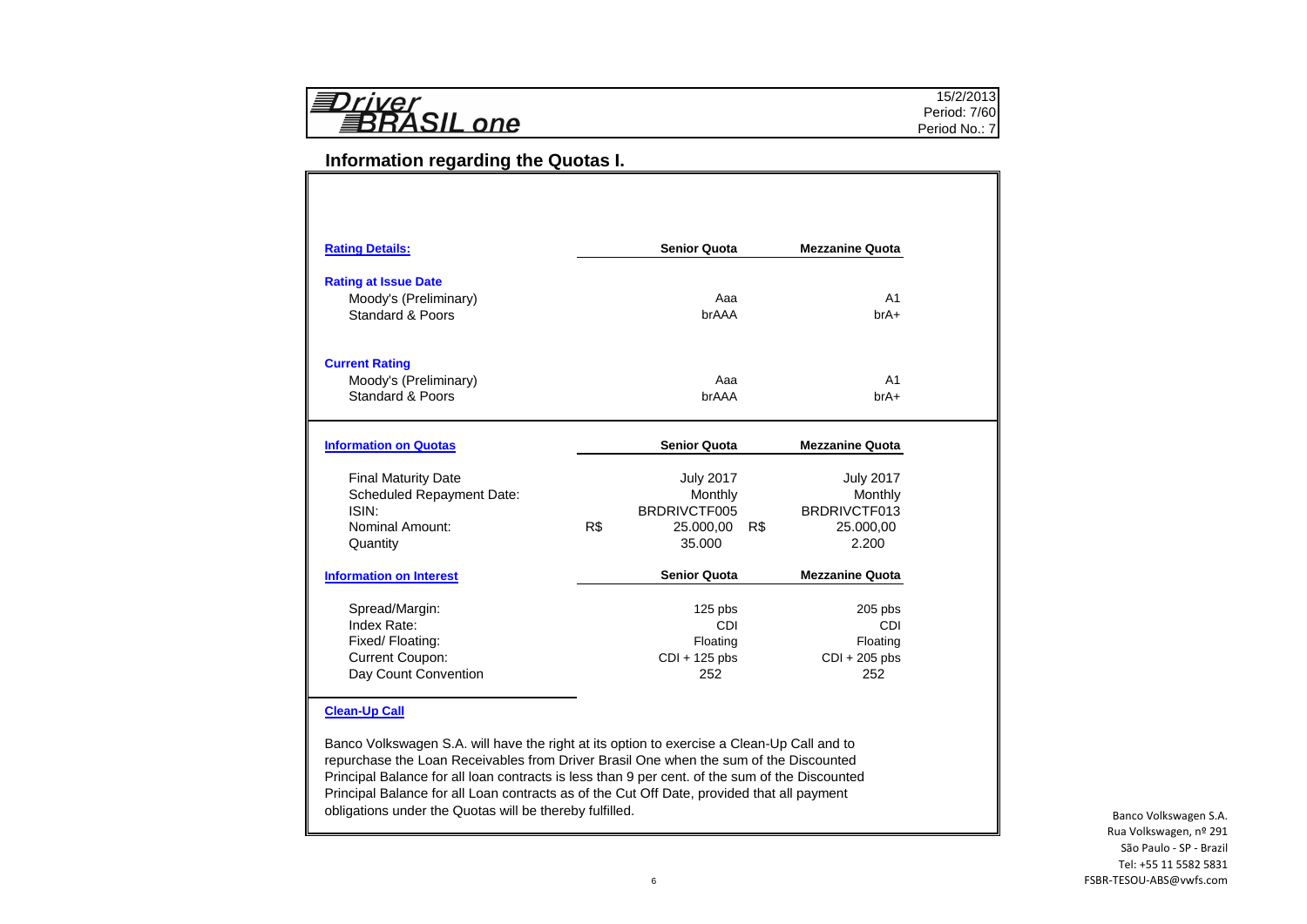| ≣Driver     |  |
|-------------|--|
| ≣BRASIL one |  |

# **Information regarding the Quotas II.**

| <b>Monthly Period:</b><br><b>Payment Date:</b><br><b>Interest Accrual Period (from/until):</b><br><b>Days Accrued:</b><br><b>Base Interest Rate (1-Month CDI):</b><br><b>Day Count Convention:</b> | January2013<br>6/2/2013<br>5/1/2013<br>22<br>6,92%<br><b>BRL</b><br>actual/252 |     | 5/2/2013            |     |                        |
|----------------------------------------------------------------------------------------------------------------------------------------------------------------------------------------------------|--------------------------------------------------------------------------------|-----|---------------------|-----|------------------------|
| <b>Interest Payments</b>                                                                                                                                                                           |                                                                                |     | <b>Senior Quota</b> |     | <b>Mezzanine Quota</b> |
| <b>Total Interest Amount:</b>                                                                                                                                                                      |                                                                                | R\$ | 4.245.466,75        | R\$ | 382.072,19             |
| <b>Principal Payment</b>                                                                                                                                                                           |                                                                                |     | <b>Senior Quota</b> |     | <b>Mezzanine Quota</b> |
| Quota Balance (Cut Off Date):                                                                                                                                                                      |                                                                                | R\$ | 875.000.000,00      | R\$ | 55.000.000,00          |
| Quota Balance (Beginning of Period):                                                                                                                                                               |                                                                                | R\$ | 671.963.000,00      | R\$ | 55.000.000,00          |
| Quota Balance (End of Period):                                                                                                                                                                     |                                                                                | R\$ | 634.485.000,00      | R\$ | 55.000.000,00          |
| <b>Total Available Redemption Amount:</b>                                                                                                                                                          |                                                                                | R\$ | 37.478.000,00       | R\$ |                        |
| <b>Cashflow per Quota</b>                                                                                                                                                                          |                                                                                |     | <b>Senior Quota</b> |     | <b>Mezzanine Quota</b> |
| Interest Payment:                                                                                                                                                                                  |                                                                                | R\$ | 121,30              | R\$ | 173,67                 |
| <b>Principal Payment:</b>                                                                                                                                                                          |                                                                                | R\$ | 1.070,80            |     |                        |
| <b>Total Cashflow per Quota:</b>                                                                                                                                                                   |                                                                                | R\$ | 1.192,10            | R\$ | 173,67                 |
| <b>Overcollateralisation</b>                                                                                                                                                                       |                                                                                |     | <b>Senior Quota</b> |     | <b>Mezzanine Quota</b> |
| Initial OC Percentage at Poolcut                                                                                                                                                                   |                                                                                |     | 12,42%              |     | 6,92%                  |
| <b>Current OC Percentage</b>                                                                                                                                                                       |                                                                                |     | 16,66%              |     | 9,43%                  |
| <b>Target OC Percentage</b>                                                                                                                                                                        |                                                                                |     | 15,50%              |     | 8,50%                  |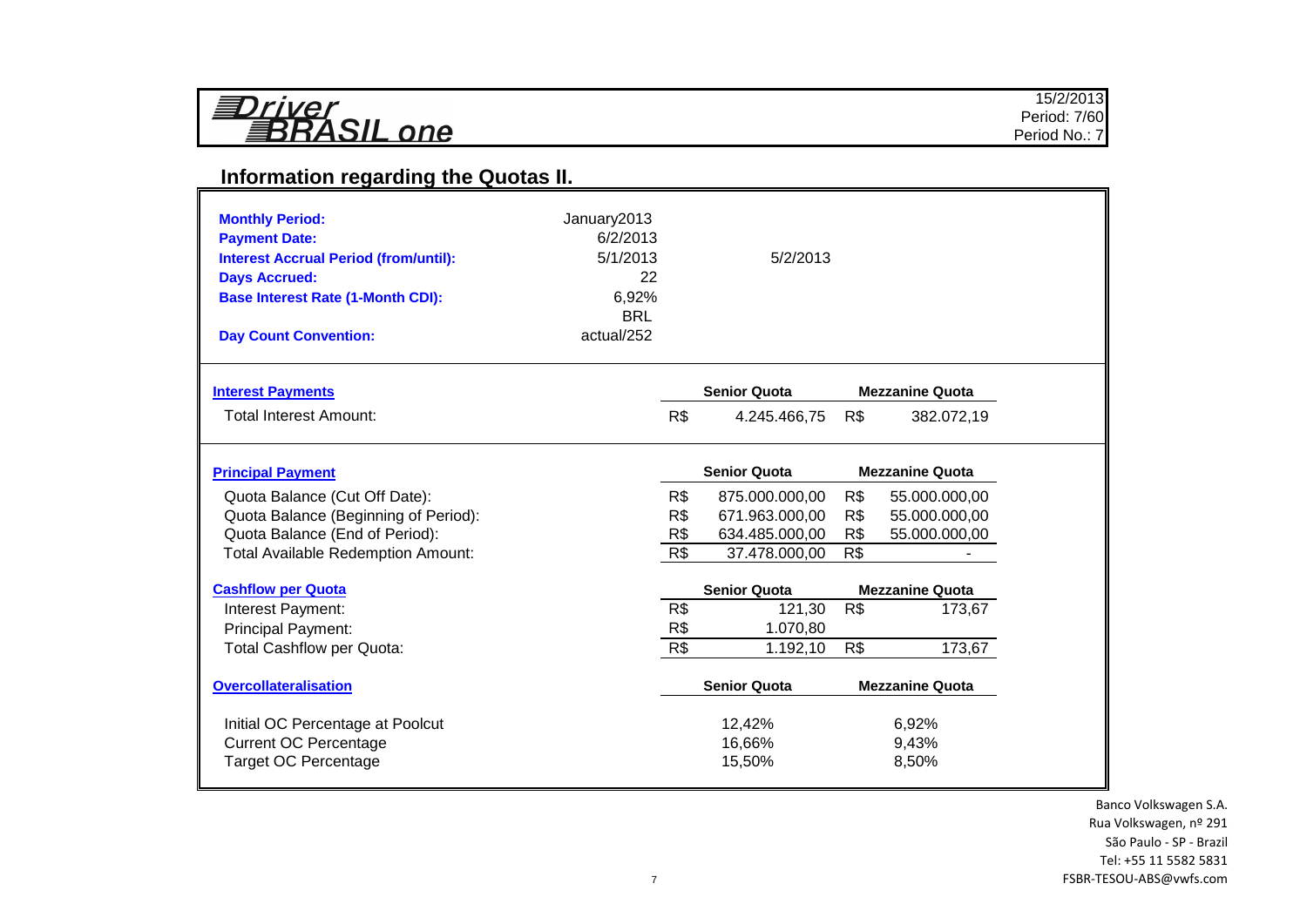

## **Credit Enhancement**

| <b>Credit Enhancement @ Pool-Cut</b> | <b>Outstanding Discounted</b><br><b>Principal Balance (%)</b> |     | <b>Value</b>   |
|--------------------------------------|---------------------------------------------------------------|-----|----------------|
| Mezanine Quota                       | 5,50% R\$                                                     |     | 55.000.000,00  |
| Subordinated Quota                   | 8,51% R\$                                                     |     | 85.000.000,00  |
| Overcollateralization                | 14,01% R\$                                                    |     | 140.000.000,00 |
| Cash Collateral Account              | $1.00\%$                                                      | R\$ | 10.000.000,00  |

**Calculation of Credit Enhancement:**

● The Senior Quota benefits from the Mezzanine, Subordinated Quotas and the Cash Collateral Account;

● The Mezanine Quota benefits from the Subordinated Quota and the Cash Collateral Account;

● The transaction starts with sequential amortisation and therefore initially only the Senior Quota will receive principal payments;

 ● The transaction switches into pro rata amortisation once an overcollateralisation percentage (i.e. credit enhancement excluding cash collateral) of OC-Percentage for the Senior Quota and OC-Percentage for the Mezanine Quota has been reached.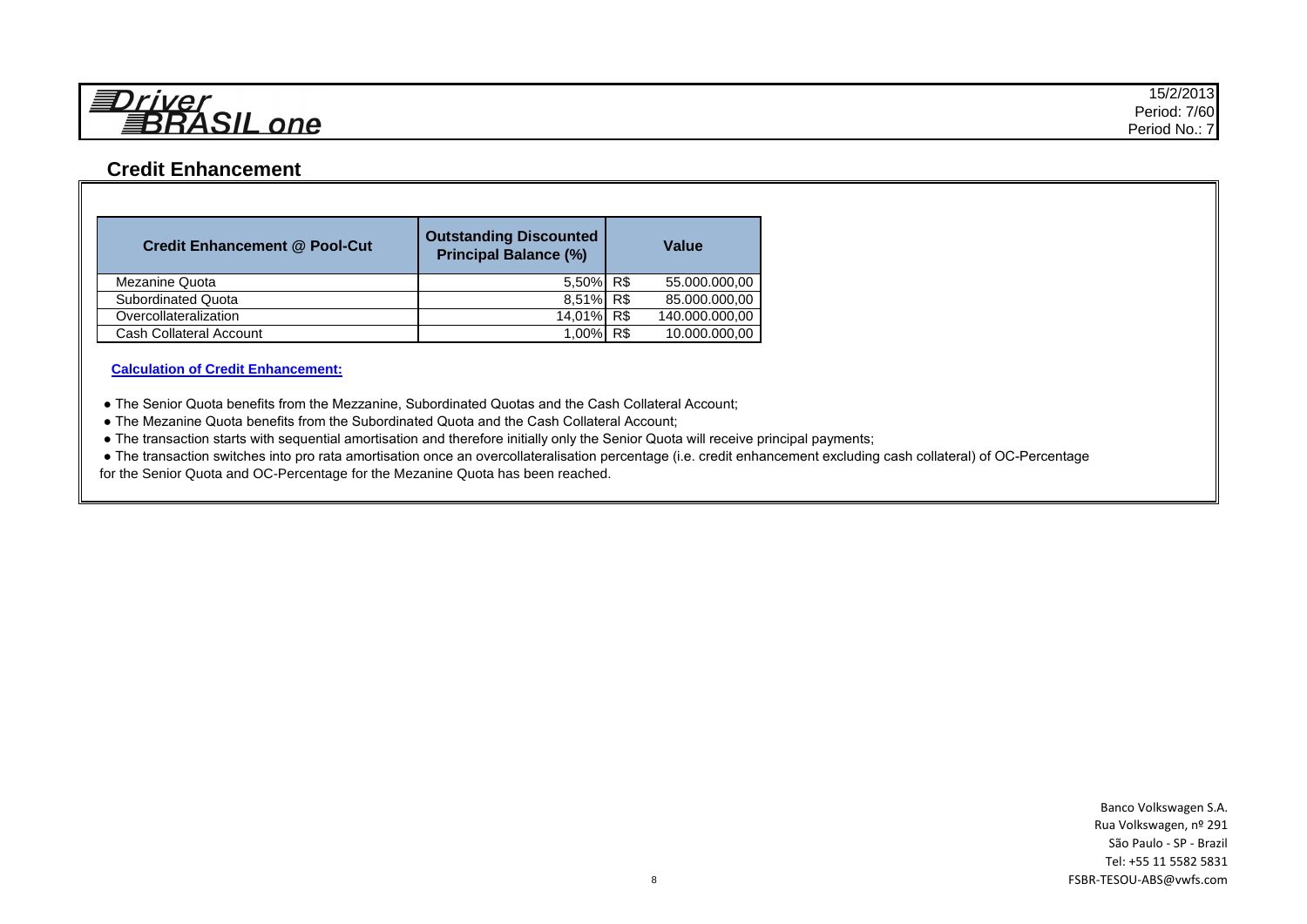| ≣Driver<br>昇RASIL one |  |
|-----------------------|--|
|-----------------------|--|

# **Swap / Waterfall**

| <b>Amortising Interest Rate Swap</b><br>Initial Principal                     | R\$ | <b>Senior Quota</b><br>875.000.000,00                     | R\$ | <b>Mezzanine Quota</b><br>55.000.000,00 |
|-------------------------------------------------------------------------------|-----|-----------------------------------------------------------|-----|-----------------------------------------|
| <b>Underlying Principal for Reporting Period</b>                              | R\$ | 634.485.000,00 R\$                                        |     | 55.000.000,00                           |
| Paying Leg<br>Receiving Leg                                                   |     | <b>Fix Interest Rate</b><br><b>Floating Interest Rate</b> |     |                                         |
| <b>Net Swap payments/ Receipts</b>                                            |     |                                                           |     |                                         |
| <b>Waterfall</b>                                                              |     |                                                           |     |                                         |
| Remaining Balance from Previous Period                                        |     |                                                           | R\$ |                                         |
| <b>Available Distribution Amount</b>                                          |     | plus                                                      | R\$ | 52.126.402,78                           |
| Fees                                                                          |     | less                                                      | R\$ | (180.732, 92)                           |
| Net Swap Payments                                                             |     | less                                                      | R\$ | (808.132,38)                            |
| <b>Interest Senior Quota</b>                                                  |     | less                                                      | R\$ | (4.245.466,75)                          |
| <b>Interest Mezzanine Quota</b>                                               |     | less                                                      | R\$ | (382.072, 19)                           |
| Payment to Cash Collateral Account                                            |     | less                                                      | R\$ | (9.031.902,09)                          |
| <b>Redemption Senior Quota</b>                                                |     | less                                                      | R\$ | (37.478.000,00)                         |
| <b>Redemption Mezzanine Quota</b>                                             |     | less                                                      | R\$ |                                         |
| Remaining Amount Due to Rounding                                              |     | less                                                      | R\$ | (96, 45)                                |
| Other Payments to Swap Counterparties                                         |     | less                                                      |     |                                         |
| <b>Interest Subordinated Quota</b>                                            |     | less                                                      |     |                                         |
| <b>Redemption Subordinated Quota</b><br>Remaining Balance from Current Period |     | less                                                      |     |                                         |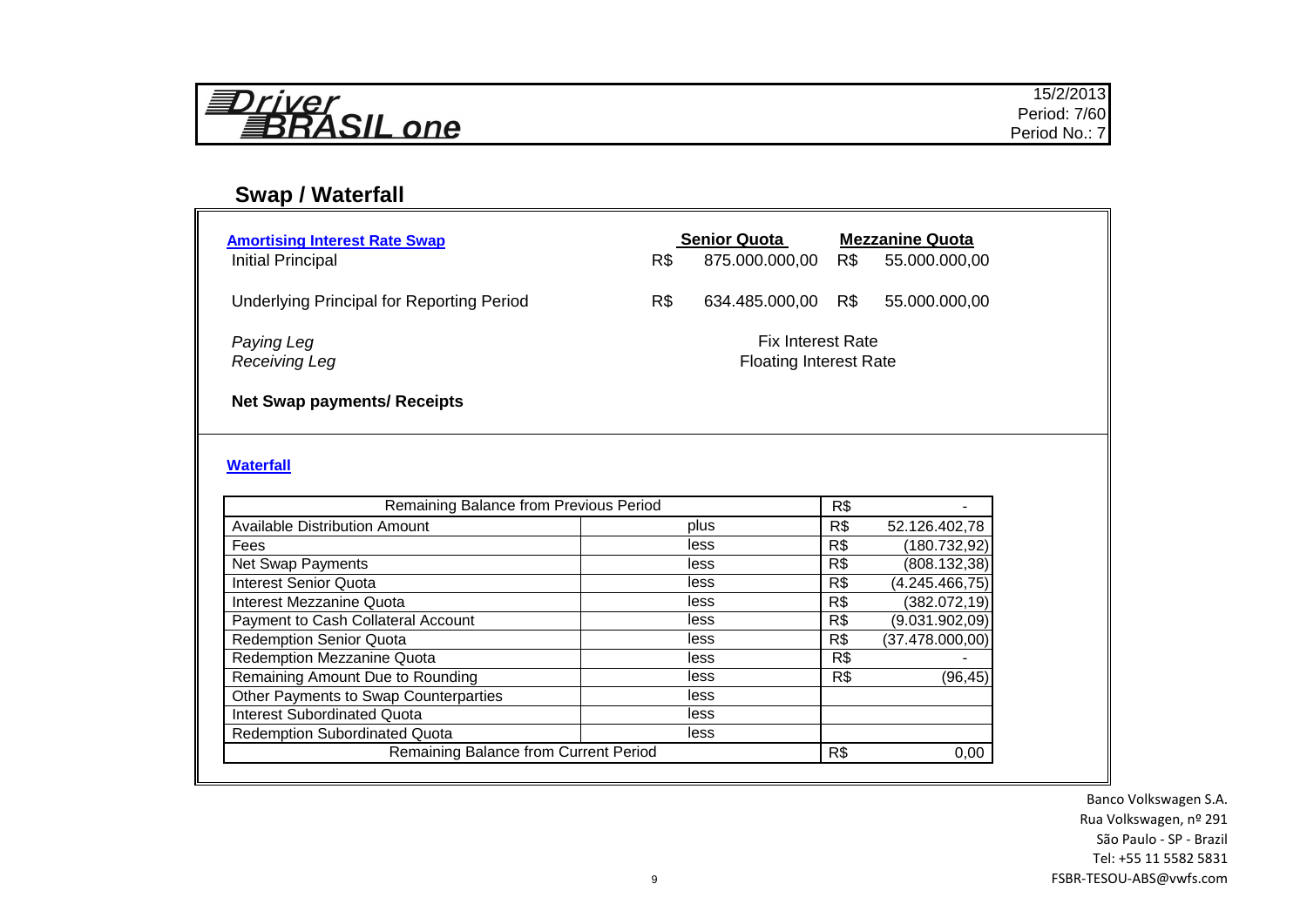#### **Run Out Schedule**

#### *At the end of Reporting Period 31/12/2012 At the end of Reporting Period 31/01/2013*

| <b>Payment Period</b> | <b>ABS Remaining Nominal</b>            |     | <b>ABS Remaining</b><br><b>Interest</b> |     | <b>Outstanding</b><br><b>Discounted Principal</b><br><b>Balance</b> |                | <b>Present Value 360</b><br>(Month-End) | <b>Payment</b><br><b>Period</b> |     | ABS Remaining Nominal ABS Remaining Interest |     |              | <b>Outstanding Discounted</b><br><b>Principal Balance</b> |     | <b>Present Value 360</b><br>(Month-End) |
|-----------------------|-----------------------------------------|-----|-----------------------------------------|-----|---------------------------------------------------------------------|----------------|-----------------------------------------|---------------------------------|-----|----------------------------------------------|-----|--------------|-----------------------------------------------------------|-----|-----------------------------------------|
| Arrears               | R\$<br>5.473.795,47                     | R\$ | 1.198.459,05                            | R\$ | 4.275.336,42                                                        | R\$            | 5.473.795,47                            | Arrears                         | R\$ | 5.063.576,42                                 | R\$ | 1.144.395,23 | R\$<br>3.919.181,19                                       | R\$ | 5.063.576,42                            |
| 01.2013               | R\$<br>35.542.900,93                    | R\$ | 6.503.358,84                            | R\$ | 29.039.542,09                                                       | R\$            | 35.302.530,72                           | 02.2013                         | R\$ | 34.292.755,42                                | R\$ | 6.193.183,96 | R\$<br>28.099.571,46                                      | R\$ | 34.058.834,91                           |
| 02.2013               | R\$<br>35.361.134,63                    | R\$ | 6.346.802,64                            | R\$ | 29.014.331,99                                                       | R\$            | 34.818.809,71                           | 03.2013                         | R\$ | 34.190.237,51                                | R\$ | 6.035.662,88 | R\$<br>28.154.574,63                                      | R\$ | 33.667.982,18                           |
| 03.2013               | R\$<br>34.777.136,98                    | R\$ | 6.111.458,62                            | R\$ | 28.665.678,36                                                       | R\$            | 33.952.338,62                           | 04.2013                         | R\$ | 33.338.381,42                                | R\$ | 5.800.390,47 | R\$<br>27.537.990,95                                      | R\$ | 32.547.663,84                           |
| 04.2013               | R\$<br>33.836.409,35                    | R\$ | 5.866.234,78                            | R\$ | 27.970.174,57                                                       | R\$            | 32.750.704,28                           | 05.2013                         | R\$ | 32.655.872,99                                | R\$ | 5.566.825,33 | R\$<br>27.089.047,66                                      | R\$ | 31.608.059,34                           |
| 05.2013               | R\$<br>33.125.375,54                    | R\$ | 5.627.037,93                            | R\$ | 27.498.337,61                                                       | R\$            | 31.787.644,90                           | 06.2013                         | R\$ | 32.010.115,39                                | R\$ | 5.335.219,59 | R\$<br>26.674.895,80                                      | R\$ | 30.717.410,83                           |
| 06.2013               | R\$<br>32.445.787,14                    | R\$ | 5.390.290,92                            | R\$ | 27.055.496,22                                                       | R\$            | 30.868.597,19                           | 07.2013                         | R\$ | 31.406.844,38                                | R\$ | 5.102.683,22 | R\$<br>26.304.161,16                                      | R\$ | 29.880.249,27                           |
| 07.2013               | R\$<br>31.833.633,68                    | R\$ | 5.153.998,15                            | R\$ | 26.679.635,53                                                       | R\$            | 30.026.684,49                           | 08.2013                         | R\$ | 30.501.094,94                                | R\$ | 4.875.426,59 | R\$<br>25.625.668,35                                      | R\$ | 28.769.690,09                           |
| 08.2013               | R\$<br>30.895.256,64                    | R\$ | 4.922.729,35                            | R\$ | 25.972.527,29                                                       | R\$            | 28.891.681,90                           | 09.2013                         | R\$ | 29.745.191,37                                | R\$ | 4.651.196,02 | 25.093.995,35<br>R\$                                      | R\$ | 27.816.202,82                           |
| 09.2013               | R\$<br>30.124.793,34                    | R\$ | 4.695.253,24                            | R\$ | 25.429.540,10                                                       | R\$            | 27.929.700.32                           | 10.2013                         | R\$ | 28.981.750,86                                | R\$ | 4.432.787,85 | R\$<br>24.548.963,01                                      | R\$ | 26.870.031,26                           |
| 10.2013               | R\$<br>29.340.443,06                    | R\$ | 4.474.152,90                            | R\$ | 24.866.290,16                                                       | R\$            | 26.969.409,72                           | 11.2013                         | R\$ | 28.163.406,91                                | R\$ | 4.217.450,30 | R\$<br>23.945.956,61                                      | R\$ | 25.887.496,52                           |
| 11.2013               | R\$<br>28.510.778,43                    | R\$ | 4.256.603,98                            | R\$ | 24.254.174,45                                                       | R\$            | 25.982.168,19                           | 12.2013                         | R\$ | 27.729.548,27                                | R\$ | 4.007.389,17 | R\$<br>23.722.159,10                                      | R\$ | 25.270.199,40                           |
| 12.2013               | $\overline{\text{RS}}$<br>28.050.303,63 | R\$ | 4.043.744,65                            | R\$ | 24.006.558,98                                                       | R\$            | 25.343.395,18                           | 01.2014                         | R\$ | 26.795.560,36                                | R\$ | 3.799.903,40 | 22.995.656,96<br>R\$                                      | R\$ | 24.209.709,19                           |
| 01.2014               | R\$<br>27.100.129,94                    | R\$ | 3.834.085,79                            | R\$ | 23.266.044,15                                                       | R\$            | 24.275.008,60                           | 02.2014                         | R\$ | 25.775.747,35                                | R\$ | 3.598.895,20 | R\$<br>22.176.852,15                                      | R\$ | 23.087.139,99                           |
| 02.2014               | R\$<br>26.068.873,78                    | R\$ | 3.630.880,27                            | R\$ | 22.437.993,51                                                       | R\$            | 23.149.545,42                           | 03.2014                         | R\$ | 24.988.943,55                                | R\$ | 3.403.966,94 | R\$<br>21.584.976,61                                      | R\$ | 22.192.088,54                           |
| 03.2014               | R\$<br>25.265.007,84                    | R\$ | 3.433.724,06                            | R\$ | 21.831.283,78                                                       | R <sub>s</sub> | 22.244.923,74                           | 04.2014                         | R\$ | 24.018.207,04                                | R\$ | 3.214.445,54 | RS<br>20.803.761,50                                       | R\$ | 21.147.033,90                           |
| 04.2014               | R\$<br>24.280.431,93                    | R\$ | 3.242.290,30                            | R\$ | 21.038.141,63                                                       | R\$            | 21.194.662,67                           | 05.2014                         | R\$ | 23.066.305,82                                | R\$ | 3.031.915,40 | R\$<br>20.034.390,42                                      | R\$ | 20.134.795,09                           |
| 05.2014               | R\$<br>23.321.394,60                    | R\$ | 3.058.051,52                            | R\$ | 20.263.343,08                                                       | R\$            | 20.182.960,76                           | 06.2014                         | R\$ | 22.413.090,02                                | R\$ | 2.856.092,71 | R\$<br>19.556.997,31                                      | R\$ | 19.396.787,13                           |
| 06.2014               | R\$<br>22.661.933.22                    | R\$ | 2.880.657.28                            | R\$ | 19.781.275,94                                                       | RS             | 19.444.026,15                           | 07.2014                         | R\$ | 21.821.230,96                                | R\$ | 2.683.743,33 | R\$<br>19.137.487,63                                      | R\$ | 18.722.802.06                           |
| 07.2014               | R\$<br>22.056.524,34                    | R\$ | 2.706.655,64                            | R\$ | 19.349.868,70                                                       | R\$            | 18.762.459,86                           | 08.2014                         | R\$ | 21.070.189,06                                | R\$ | 2.515.678,00 | R\$<br>18.554.511,06                                      | R\$ | 17.923.416,31                           |
| 08.2014               | R\$<br>21.299.279,47                    | R\$ | 2.536.809,53                            | R\$ | 18.762.469,94                                                       | R\$            | 17.962.981,02                           | 09.2014                         | R\$ | 20.231.692,36                                | R\$ | 2.352.284,04 | R\$<br>17.879.408,32                                      | R\$ | 17.062.559,15                           |
| 09.2014               | R\$<br>20.440.131,51                    | R\$ | 2.371.294,82                            | R\$ | 18.068.836,69                                                       | R\$            | 17.090.578,89                           | 10.2014                         | R\$ | 19.577.067,27                                | R\$ | 2.195.063,23 | R\$<br>17.382.004,04                                      | R\$ | 16.368.944,38                           |
| 10.2014               | R\$<br>19.780.253,17                    | R\$ | 2.212.694,97                            | R\$ | 17.567.558,20                                                       | R\$            | 16.397.061,40                           | 11.2014                         | R\$ | 18.958.866,54                                | R\$ | 2.042.147,24 | R\$<br>16.916.719,30                                      | R\$ | 15.716.190,09                           |
| 11.2014               | R\$<br>19.145.375,58                    | R\$ | 2.058.093,73                            | R\$ | 17.087.281,85                                                       | R\$            | 15.734.756,10                           | 12.2014                         | R\$ | 18.378.274,98                                | R\$ | 1.894.316,37 | R\$<br>16.483.958,61                                      | R\$ | 15.104.301,68                           |
| 12.2014               | R\$<br>18.553.899,32                    | R\$ | 1.908.435,81                            | R\$ | 16.645.463,51                                                       | R\$            | 15.117.921,89                           | 01.2015                         | R\$ | 17.306.584,59                                | R\$ | 1.749.068,17 | R\$<br>15.557.516,42                                      | R\$ | 14.101.583,44                           |
| 01.2015               | R\$<br>17.474.102,16                    | R\$ | 1.762.260,28                            | R\$ | 15.711.841,88                                                       | R\$            | 14.116.025,33                           | 02.2015                         | R\$ | 16.294.413,78                                | R\$ | 1.612.117,03 | R\$<br>14.682.296,75                                      | R\$ | 13.162.149,26                           |
| 02.2015               | R\$<br>16.439.764,86                    | R\$ | 1.623.626,01                            | R\$ | 14.816.138,85                                                       | R\$            | 13.165.725,84                           | 03.2015                         | R\$ | 15.448.076,81                                | R\$ | 1.482.928,59 | R\$<br>13.965.148,22                                      | R\$ | 12.372.431,14                           |
| 03.2015               | R\$<br>15.581.414,61                    | R\$ | 1.493.845,42                            | R\$ | 14.087.569,19                                                       | R\$            | 12.372.248,10                           | 04.2015                         | R\$ | 14.381.558,89                                | R\$ | 1.360.357,60 | R\$<br>13.021.201,29                                      | R\$ | 11.419.513,78                           |
| 04.2015               | R\$<br>14.503.409.28                    | R\$ | 1.370.172,76                            | R\$ | 13.133.236,52                                                       | R\$            | 11.417.550,16                           | 05.2015                         | R\$ | 13.479.654,35                                | R\$ | 1.245.992,42 | R\$<br>12.233.661,93                                      | R\$ | 10.611.592,94                           |
| 05.2015               | R\$<br>13.586.490,04                    | R\$ | 1.254.475,27                            | R\$ | 12.332.014,77                                                       | R\$            | 10.604.014,88                           | 06.2015                         | R\$ | 12.920.748,87                                | R\$ | 1.138.469,35 | R\$<br>11.782.279,52                                      | R\$ | 10.084.319,04                           |
| 06.2015               | R\$<br>13.024.093,48                    | R\$ | 1.146.208,65                            | R\$ | 11.877.884,83                                                       | R\$            | 10.077.840,89                           | 07.2015                         | R\$ | 12.472.519,41                                | R\$ | 1.034.436,49 | 11.438.082,92<br>R\$                                      | R\$ | 9.651.110,50                            |
| 07.2015               | R\$<br>12.573.258,34                    | R\$ | 1.041.379,35                            | RS  | 11.531.878,99                                                       | RS             | 9.645.665,14                            | 08.2015                         | R\$ | 11.741.672,53                                | R\$ | 934.035,51   | R\$<br>10.807.637,02                                      | R\$ | 9.007.631,52                            |
| 08.2015               | R\$<br>11.835.200.95                    | R\$ | 940.667.36                              | R\$ | 10.894.533,59                                                       | R\$            | 9.001.552,34                            | 09.2015                         | R\$ | 10.986.663,86                                | R\$ | 838.806,25   | R <sub>s</sub><br>10.147.857,61                           | R\$ | 8.356.161,28                            |
| 09.2015               | R\$<br>11.071.880,22                    | R\$ | 844.386,76                              | R\$ | 10.227.493,46                                                       | R\$            | 8.348.787,57                            | 10.2015                         | R\$ | 10.245.703,87                                | R\$ | 749.527,32   | R\$<br>9.496.176,55                                       | R\$ | 7.725.815,92                            |
| 10.2015               | R\$<br>10.321.898,80                    | R\$ | 754.314,59                              | R\$ | 9.567.584,21                                                        | R\$            | 7.716.550,92                            | 11.2015                         | R\$ | 9.550.296,65                                 | R\$ | 666.308,04   | R\$<br>8.883.988,61                                       | R\$ | 7.139.675,13                            |
| 11.2015               | R\$<br>9.620.607,19                     | R\$ | 670.375,77                              | R\$ | 8.950.231,42                                                        | R\$            | 7.130.585,00                            | 12.2015                         | R\$ | 8.821.203,19                                 | R\$ | 588.367,70   | R\$<br>8.232.835,49                                       | R\$ | 6.538.078,95                            |
| 12.2015               | R\$<br>8.879.016,39                     | R\$ | 591.824,73                              | R\$ | 8.287.191,66                                                        | R\$            | 6.524.512,05                            | 01.2016                         | R\$ | 7.952.894,93                                 | R\$ | 515.292,12   | R\$<br>7.437.602,81                                       | R\$ | 5.843.962,87                            |
| 01.2016               | R\$<br>8.010.602,28                     | R\$ | 518.651,73                              | R\$ | 7.491.950,55                                                        | R\$            | 5.835.904,43                            | 02.2016                         | R\$ | 7.117.460,90                                 | R\$ | 450.071,05   | R\$<br>6.667.389,85                                       | R\$ | 5.185.108,03                            |
| 02.2016               | R\$<br>7.164.349,80                     | R\$ | 452.868,24                              | R\$ | 6.711.481,56                                                        | R\$            | 5.174.522,42                            | 03.2016                         | R\$ | 6.556.234,25                                 | R\$ | 391.776,15   | R\$<br>6.164.458,10                                       | R\$ | 4.735.443,33                            |
| 03.2016               | R\$<br>6.599.995,21                     | R\$ | 394.158,42                              | R\$ | 6.205.836,79                                                        | R\$            | 4.726.184,87                            | 04.2016                         | R\$ | 5.775.088,51                                 | R\$ | 337.867,74   | R\$<br>5.437.220,77                                       | R\$ | 4.135.503,38                            |
| 04.2016               | R\$<br>5.814.445,68                     | R\$ | 339.931,99                              | R\$ | 5.474.513,69                                                        | R\$            | 4.127.995,22                            | 05.2016                         | R\$ | 5.075.016,39                                 | R\$ | 290.042,99   | R\$<br>4.784.973,40                                       | R\$ | 3.602.929,14                            |
| 05.2016               | R\$<br>5.110.734,12                     | R\$ | 291.855,28                              | R\$ | 4.818.878,84                                                        | R\$            | 3.597.182,40                            | 06.2016                         | R\$ | 4.765.293,25                                 | R\$ | 247.789,67   | R\$<br>4.517.503,58                                       | R\$ | 3.354.019,51                            |
| 06.2016               | R\$<br>4.799.161,54                     | R\$ | 249.295,81                              | R\$ | 4.549.865,73                                                        | R\$            | 3.348.902,32                            | 07.2016                         | R\$ | 4.473.721,70                                 | R\$ | 208.060,03   | R\$<br>4.265.661,67                                       | R\$ | 3.121.813,83                            |
| 07.2016               | R\$<br>4.501.005,54                     | R\$ | 209.159,16                              | R\$ | 4.291.846,38                                                        | R\$            | 3.113.929,07                            | 08.2016                         | R\$ | 4.058.308,37                                 | R\$ | 170.554,70   | R\$<br>3.887.753,67                                       | R\$ | 2.807.623,85                            |
| 08.2016               | R\$<br>4.081.461,41                     | R\$ | 171.457,46                              | R\$ | 3.910.003,95                                                        | R\$            | 2.799.434,53                            | 09.2016                         | R\$ | 3.642.330,55                                 | R\$ | 136.184,45   | R\$<br>3.506.146,10                                       | R\$ | 2.498.220,12                            |
| 09.2016               | R\$<br>3.664.850,62                     | R\$ | 137.028,41                              | R\$ | 3.527.822,21                                                        | R\$            | 2.492.120,38                            | 10.2016                         | R\$ | 3.151.274,63                                 | R\$ | 105.410,61   | R\$<br>3.045.864,02                                       | R\$ | 2.142.873,32                            |
| 10.2016               | R\$<br>3.170.214,99                     | R\$ | 106.086.87                              | R\$ | 3.064.128.12                                                        | R\$            | 2.137.273,71                            | 11.2016                         | R\$ | 2.743.002,72                                 | R\$ | 78.516,46    | R\$<br>2.664.486,26                                       | R\$ | 1.849.269,53                            |
| 11.2016               | R\$<br>2.757.973,64                     | R\$ | 78.881,46                               | R\$ | 2.679.092,18                                                        | R\$            | 1.843.425,95                            | 12.2016                         | R\$ | 2.256.970,33                                 | R\$ | 55.187,06    | R\$<br>2.201.783,27                                       | R\$ | 1.508.567,05                            |
| 12.2016               | R\$<br>2.269.713,98                     | R\$ | 55.458,79                               | R\$ | 2.214.255,19                                                        | R\$            | 1.504.083,24                            | 01.2017                         | R\$ | 1.655.497,03                                 | R\$ | 35.971,02    | R\$<br>1.619.526,01                                       | R\$ | 1.096.975,20                            |
| 01.2017               | R\$<br>1.663.101,89                     | R\$ | 36.132.95                               | R\$ | 1.626.968.94                                                        | R\$            | 1.092.570,41                            | 02.2017                         | R\$ | 1.217.056,22                                 | R\$ | 21.702,22    | R\$<br>1.195.354,00                                       | R\$ | 799.436,65                              |
| 02.2017               | R\$<br>1.222.150,58                     | R\$ | 21.806,53                               | R\$ | 1.200.344,05                                                        | R\$            | 795.902,62                              | 03.2017                         | R\$ | 914.973,61                                   | R\$ | 11.275,50    | R\$<br>903.698,11                                         | R\$ | 595.968,81                              |
| 03.2017               | R\$<br>919.407,30                       | R\$ | 11.333,78                               | R\$ | 908.073,52                                                          | R\$            | 593.723,77                              | 04.2017                         | R\$ | 390.105,77                                   | R\$ | 3.378,78     | R\$<br>386.726,99                                         | R\$ | 251.947,69                              |
| 04.2017               | R\$<br>392.755,41                       | R\$ | 3.401.50                                | R\$ | 389.353,91                                                          | R\$            | 251.484,02                              | 05.2017                         | R\$ | 2.362.67                                     | R\$ | 20,25        | R\$<br>2.342,42                                           | R\$ | 1.511,23                                |
| 05.2017               | R\$<br>2.362,67                         | R\$ | 20,25                                   | R\$ | 2.342,42                                                            | R\$            | 1.498,29                                |                                 |     |                                              |     |              |                                                           |     |                                         |

| Payment<br><b>Period</b> |                | <b>ABS Remaining Nominal</b> |     | <b>ABS Remaining Interest</b> |     | <b>Outstanding Discounted</b><br><b>Principal Balance</b> |      | <b>Present Value 360</b><br>(Month-End) |
|--------------------------|----------------|------------------------------|-----|-------------------------------|-----|-----------------------------------------------------------|------|-----------------------------------------|
| Arrears                  | R\$            | 5.063.576,42                 | R\$ | 1.144.395,23                  | R\$ | 3.919.181,19                                              | R\$  | 5.063.576,42                            |
| 02.2013                  | R\$            | 34.292.755,42                | R\$ | 6.193.183,96                  | R\$ | 28.099.571,46                                             | R\$  | 34.058.834,91                           |
| 03.2013                  | R\$            | 34.190.237,51                | R\$ | 6.035.662.88                  | R\$ | 28.154.574,63                                             | R\$  | 33.667.982,18                           |
| 04.2013                  | R\$            | 33.338.381,42                | R\$ | 5.800.390,47                  | R\$ | 27.537.990,95                                             | R\$  | 32.547.663,84                           |
| 05.2013                  | R <sub>s</sub> | 32.655.872,99                | R\$ | 5.566.825,33                  | R\$ | 27.089.047,66                                             | R\$  | 31.608.059,34                           |
| 06.2013                  | R\$            | 32.010.115,39                | R\$ | 5.335.219,59                  | R\$ | 26.674.895,80                                             | R\$  | 30.717.410,83                           |
| 07.2013                  | R\$            | 31.406.844,38                | R\$ | 5.102.683,22                  | R\$ | 26.304.161,16                                             | R\$  | 29.880.249,27                           |
| 08.2013                  | R\$            | 30.501.094,94                | R\$ | 4.875.426,59                  | R\$ | 25.625.668,35                                             | R\$  | 28.769.690,09                           |
| 09.2013                  | R\$            | 29.745.191,37                | R\$ | 4.651.196,02                  | R\$ | 25.093.995,35                                             | $R\$ | 27.816.202,82                           |
| 10.2013                  | R\$            | 28.981.750,86                | R\$ | 4.432.787,85                  | R\$ | 24.548.963,01                                             | R\$  | 26.870.031,26                           |
| 11.2013                  | R\$            | 28.163.406,91                | R\$ | 4.217.450,30                  | R\$ | 23.945.956,61                                             | R\$  | 25.887.496,52                           |
| 12.2013                  | R\$            | 27.729.548,27                | R\$ | 4.007.389,17                  | R\$ | 23.722.159,10                                             | R\$  | 25.270.199,40                           |
| 01.2014                  | R\$            | 26.795.560,36                | R\$ | 3.799.903,40                  | R\$ | 22.995.656,96                                             | R\$  | 24.209.709,19                           |
| 02.2014                  | R\$            | 25.775.747,35                | R\$ | 3.598.895,20                  | R\$ | 22.176.852,15                                             | R\$  | 23.087.139,99                           |
| 03.2014                  | R\$            | 24.988.943,55                | R\$ | 3.403.966,94                  | R\$ | 21.584.976,61                                             | R\$  | 22.192.088,54                           |
| 04.2014                  | R\$            | 24.018.207,04                | R\$ | 3.214.445,54                  | R\$ | 20.803.761,50                                             | R\$  | 21.147.033,90                           |
| 05.2014                  | R\$            | 23.066.305,82                | R\$ | 3.031.915,40                  | R\$ | 20.034.390.42                                             | R\$  | 20.134.795,09                           |
| 06.2014                  | R\$            | 22.413.090,02                | R\$ | 2.856.092,71                  | R\$ | 19.556.997,31                                             | R\$  | 19.396.787,13                           |
| 07.2014                  | R\$            | 21.821.230,96                | R\$ | 2.683.743,33                  | R\$ | 19.137.487,63                                             | R\$  | 18.722.802,06                           |
| 08.2014                  | R\$            | 21.070.189,06                | R\$ | 2.515.678,00                  | R\$ | 18.554.511,06                                             | R\$  | 17.923.416,31                           |
|                          | R\$            |                              |     |                               | R\$ |                                                           | R\$  |                                         |
| 09.2014                  |                | 20.231.692,36                | R\$ | 2.352.284,04                  |     | 17.879.408,32                                             |      | 17.062.559,15                           |
| 10.2014                  | R\$            | 19.577.067,27                | R\$ | 2.195.063,23                  | R\$ | 17.382.004,04                                             | R\$  | 16.368.944,38                           |
| 11.2014                  | R\$            | 18.958.866,54                | R\$ | 2.042.147,24                  | R\$ | 16.916.719,30                                             | R\$  | 15.716.190,09                           |
| 12.2014                  | R\$            | 18.378.274,98                | R\$ | 1.894.316,37                  | R\$ | 16.483.958,61                                             | R\$  | 15.104.301,68                           |
| 01.2015                  | R\$            | 17.306.584,59                | R\$ | 1.749.068,17                  | R\$ | 15.557.516,42                                             | R\$  | 14.101.583,44                           |
| 02.2015                  | R\$            | 16.294.413,78                | R\$ | 1.612.117,03                  | R\$ | 14.682.296,75                                             | R\$  | 13.162.149,26                           |
| 03.2015                  | R\$            | 15.448.076,81                | R\$ | 1.482.928,59                  | R\$ | 13.965.148,22                                             | R\$  | 12.372.431,14                           |
| 04.2015                  | R\$            | 14.381.558,89                | R\$ | 1.360.357,60                  | R\$ | 13.021.201,29                                             | R\$  | 11.419.513,78                           |
| 05.2015                  | R\$            | 13.479.654,35                | R\$ | 1.245.992,42                  | R\$ | 12.233.661,93                                             | R\$  | 10.611.592,94                           |
| 06.2015                  | R\$            | 12.920.748,87                | R\$ | 1.138.469,35                  | R\$ | 11.782.279,52                                             | R\$  | 10.084.319,04                           |
| 07.2015                  | R\$            | 12.472.519,41                | R\$ | 1.034.436,49                  | R\$ | 11.438.082,92                                             | R\$  | 9.651.110,50                            |
| 08.2015                  | R\$            | 11.741.672,53                | R\$ | 934.035,51                    | R\$ | 10.807.637,02                                             | R\$  | 9.007.631,52                            |
| 09.2015                  | R\$            | 10.986.663,86                | R\$ | 838.806,25                    | R\$ | 10.147.857,61                                             | R\$  | 8.356.161,28                            |
| 10.2015                  | R\$            | 10.245.703,87                | R\$ | 749.527,32                    | R\$ | 9.496.176,55                                              | R\$  | 7.725.815,92                            |
| 11.2015                  | R\$            | 9.550.296,65                 | R\$ | 666.308,04                    | R\$ | 8.883.988,61                                              | R\$  | 7.139.675,13                            |
| 12.2015                  | R\$            | 8.821.203,19                 | R\$ | 588.367,70                    | R\$ | 8.232.835,49                                              | R\$  | 6.538.078,95                            |
| 01.2016                  | R\$            | 7.952.894,93                 | R\$ | 515.292,12                    | R\$ | 7.437.602,81                                              | R\$  | 5.843.962,87                            |
| 02.2016                  | R\$            | 7.117.460,90                 | R\$ | 450.071,05                    | R\$ | 6.667.389,85                                              | R\$  | 5.185.108,03                            |
| 03.2016                  | R\$            | 6.556.234,25                 | R\$ | 391.776,15                    | R\$ | 6.164.458,10                                              | R\$  | 4.735.443,33                            |
| 04.2016                  | R\$            | 5.775.088,51                 | R\$ | 337.867,74                    | R\$ | 5.437.220,77                                              | R\$  | 4.135.503,38                            |
| 05.2016                  | R\$            | 5.075.016,39                 | R\$ | 290.042,99                    | R\$ | 4.784.973,40                                              | R\$  | 3.602.929,14                            |
| 06.2016                  | R\$            | 4.765.293,25                 | R\$ | 247.789,67                    | R\$ | 4.517.503,58                                              | R\$  | 3.354.019,51                            |
| 07.2016                  | R\$            | 4.473.721,70                 | R\$ | 208.060,03                    | R\$ | 4.265.661,67                                              | R\$  | 3.121.813,83                            |
| 08.2016                  | R\$            | 4.058.308,37                 | R\$ | 170.554,70                    | R\$ | 3.887.753,67                                              | R\$  | 2.807.623,85                            |
| 09.2016                  | R\$            | 3.642.330,55                 | R\$ | 136.184,45                    | R\$ | 3.506.146,10                                              | R\$  | 2.498.220,12                            |
| 10.2016                  | R\$            | 3.151.274,63                 | R\$ | 105.410,61                    | R\$ | 3.045.864,02                                              | R\$  | 2.142.873,32                            |
| 11.2016                  | R\$            | 2.743.002,72                 | R\$ | 78.516,46                     | R\$ | 2.664.486,26                                              | R\$  | 1.849.269,53                            |
| 12.2016                  | R\$            | 2.256.970,33                 | R\$ | 55.187,06                     | R\$ | 2.201.783,27                                              | R\$  | 1.508.567,05                            |
| 01.2017                  | R\$            | 1.655.497,03                 | R\$ | 35.971,02                     | R\$ | 1.619.526,01                                              | R\$  | 1.096.975,20                            |
| 02.2017                  | R\$            | 1.217.056,22                 | R\$ | 21.702,22                     | R\$ | 1.195.354,00                                              | R\$  | 799.436,65                              |
| 03.2017                  |                |                              |     |                               |     |                                                           |      |                                         |
|                          | R\$            | 914.973,61                   | R\$ | 11.275,50                     | R\$ | 903.698,11                                                | R\$  | 595.968,81                              |
| 04.2017                  | R\$            | 390.105,77                   | R\$ | 3.378,78                      | R\$ | 386.726,99                                                | R\$  | 251.947,69                              |
| 05.2017                  | R\$            | 2.362,67                     | R\$ | 20,25                         | R\$ | 2.342,42                                                  | R\$  | 1.511,23                                |

**Total R\$ 876.346.406,50 R\$ 115.034.864,35 R\$ 761.311.542,15 R\$ 765.211.543,06 Total R\$ 830.570.639,82 R\$ 107.410.577,28 R\$ 723.160.062,54 R\$ 726.924.400,83**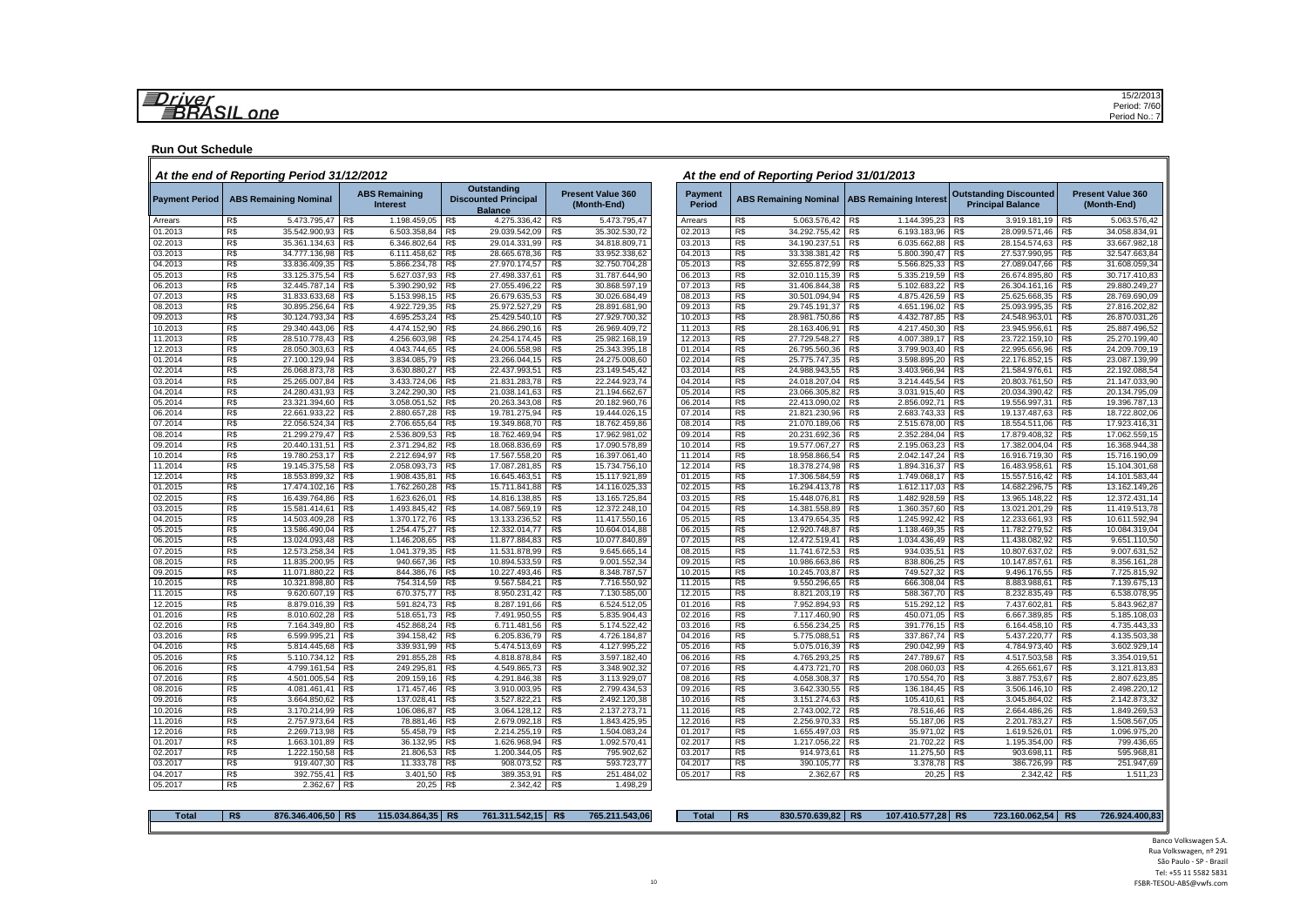|                   | 13 <sup>1</sup><br>15/2/20 |
|-------------------|----------------------------|
| $r$ iver          |                            |
| one<br><u>тда</u> | Period: 7/60               |
|                   | Period No.:                |

#### **Amortisation Profile**

| <b>Period</b> |     | <b>Senior Quota</b> | <b>Mezzanine Quota</b> |               |  |  |  |
|---------------|-----|---------------------|------------------------|---------------|--|--|--|
| 07.2012       | R\$ | 875.000.000,00      | R\$                    | 55.000.000,00 |  |  |  |
| 08.2012       | R\$ | 875.000.000,00      | R\$                    | 55.000.000,00 |  |  |  |
| 09.2012       | R\$ | 794.290.000.00      | R\$                    | 55.000.000,00 |  |  |  |
| 10.2012       | R\$ | 759.959.000,00      | R\$                    | 55.000.000,00 |  |  |  |
| 11.2012       | R\$ | 712.361.000,00      | R\$                    | 55.000.000,00 |  |  |  |
| 12.2012       | R\$ | 671.963.000.00      | R\$                    | 55.000.000.00 |  |  |  |
| 01.2013       | R\$ | 634.485.000,00      | R\$                    | 55.000.000,00 |  |  |  |
| 02.2013       | R\$ | 594.310.000,00      | R\$                    | 55.000.000,00 |  |  |  |
| 03.2013       | R\$ | 581.018.731,80      | R\$                    | 48.131.729,26 |  |  |  |
| 04.2013       | R\$ | 553.746.968,36      | R\$                    | 45.872.529,92 |  |  |  |
| 05.2013       | R\$ | 527.576.457,31      | R\$                    | 43.704.558,59 |  |  |  |
| 06.2013       | R\$ | 502.138.222,38      | R\$                    | 41.597.249,19 |  |  |  |
| 07.2013       | R\$ | 477.841.662.41      | R\$                    | 39.584.516.41 |  |  |  |
| 08.2013       | R\$ | 454.132.291,40      | R\$                    | 37.620.426,51 |  |  |  |
| 09.2013       | R\$ | 428.603.349,31      | R\$                    | 35.717.546,69 |  |  |  |
| 10.2013       | R\$ | 404.414.997,34      | R\$                    | 33.781.314,66 |  |  |  |
| 11.2013       | R\$ | 380.919.230,14      | R\$                    | 32.012.725,80 |  |  |  |
| 12.2013       | R\$ | 358.128.098,53      | R\$                    | 30.278.916,24 |  |  |  |
| 01.2014       | R\$ | 336.336.674,33      | R\$                    | 28.672.575,23 |  |  |  |
| 02.2014       | R\$ | 315.589.964,62      | R\$                    | 26.732.316,95 |  |  |  |
| 03.2014       | R\$ | 295.326.339.80      | R\$                    | 24.464.903.89 |  |  |  |
| 04.2014       | R\$ | 276.328.340,05      | R\$                    | 22.891.105,09 |  |  |  |
| 05.2014       | R\$ | 258.121.290,97      | R\$                    | 21.382.828,84 |  |  |  |
| 06.2014       | R\$ | 240.716.707,14      | R\$                    | 19.941.028,99 |  |  |  |
| 07.2014       | R\$ | 223.847.247,21      | R\$                    | 18.543.558,94 |  |  |  |
| 08.2014       | R\$ | 207.955.929.30      | R\$                    | 17.227.118.40 |  |  |  |
| 09.2014       | R\$ | 192.795.759,09      | R\$                    | 15.971.246,31 |  |  |  |
| 10.2014       | R\$ | 178.268.418,94      | R\$                    | 14.767.798,02 |  |  |  |
| 11.2014       | R\$ | 164.462.627,25      | R\$                    | 13.624.122,97 |  |  |  |
| 12.2014       | R\$ | 151.220.055,63      | R\$                    | 12.527.105,20 |  |  |  |
| 01.2015       | R\$ | 138.530.288,60      | R\$                    | 11.475.881,90 |  |  |  |
| 02.2015       | R\$ | 126.428.037,63      | R\$                    | 10.473.328,56 |  |  |  |
| 03.2015       | R\$ | 115.312.796.81      | R\$                    | 9.552.539,38  |  |  |  |
| 04.2015       | R\$ | 104.884.546.16      | R\$                    | 8.688.660,63  |  |  |  |
| 05.2015       | R\$ | 95.330.304,15       | R\$                    | 7.897.184,96  |  |  |  |
| 06.2015       | R\$ | 86.402.196,65       | R\$                    | 7.157.578,42  |  |  |  |
| 07.2015       | R\$ | 76.221.663,02       | R\$                    | 7.157.578,42  |  |  |  |
| 08.2015       | R\$ | 66.463.669,09       | R\$                    | 7.157.578,42  |  |  |  |

## **EXPECTED AMORTISATION (R\$ MM)**

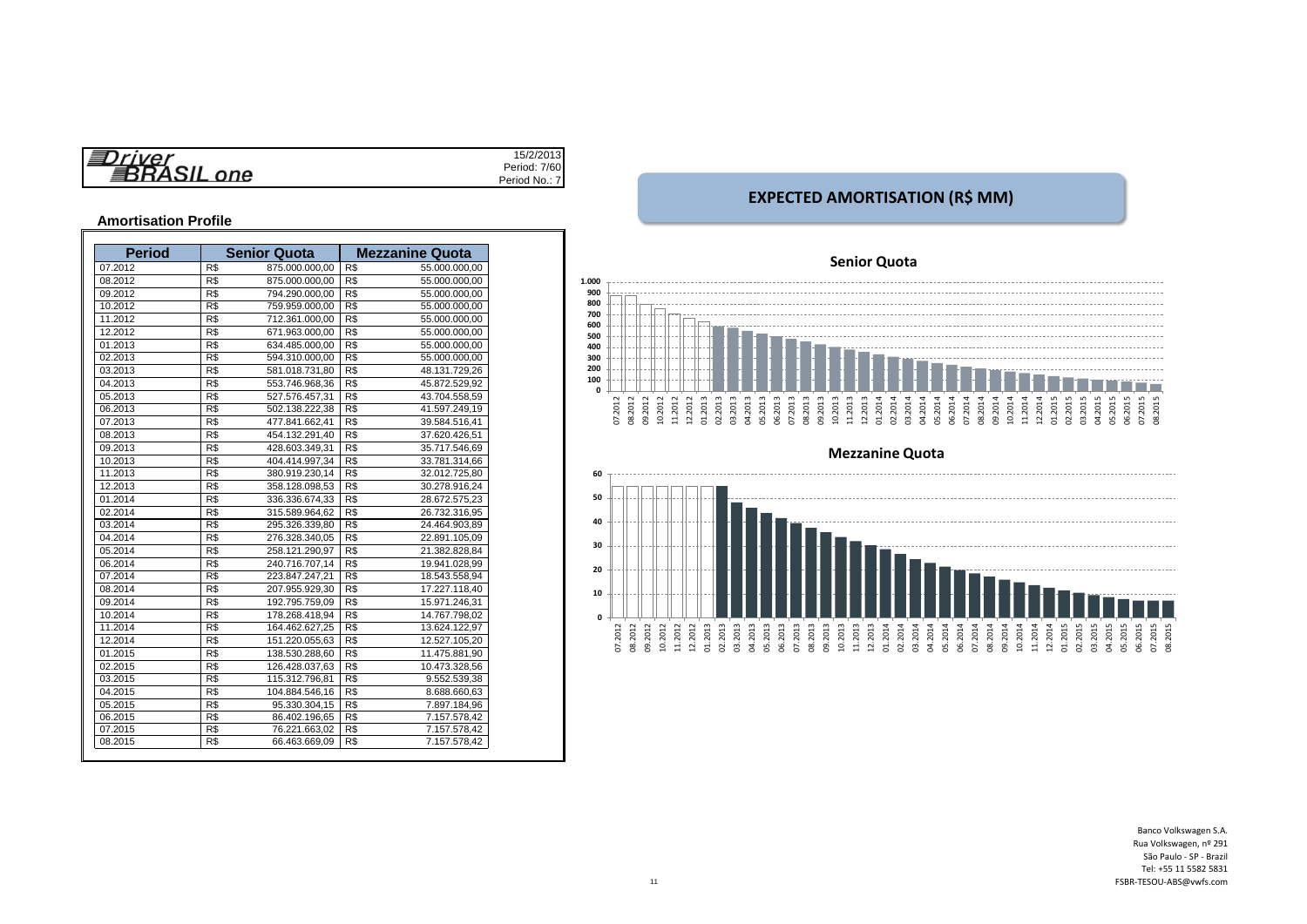| 僵<br>$r$ $n \alpha r$ | 5/2/2013     |
|-----------------------|--------------|
| $\sim$ $\sim$         | Period: 7/60 |
| one<br>-<br>_         | Period No.:. |

## **Overview Outstanding Contracts**

| <b>Development of Pool within Reporting Period</b> |                                                                                            |                               |                                         |            |                                 |                  |     |                                   |     |                          |
|----------------------------------------------------|--------------------------------------------------------------------------------------------|-------------------------------|-----------------------------------------|------------|---------------------------------|------------------|-----|-----------------------------------|-----|--------------------------|
| <b>Status</b>                                      | <b>Number of</b><br><b>Outstanding Discounted</b><br><b>Principal Balance</b><br>contracts |                               |                                         |            | <b>Present Value 360</b>        |                  |     |                                   |     |                          |
| <b>Begin of Period</b>                             | 45.077                                                                                     | R\$                           | 761.311.542,15 R\$                      |            | 765.211.543,06                  |                  |     |                                   |     |                          |
| <b>End of Period</b>                               | 43.640                                                                                     | R\$                           | 723.160.062,54   R\$                    |            | 726.924.400,83                  |                  |     |                                   |     |                          |
| <b>Periodic reduction</b>                          | 1.437                                                                                      | R\$                           | 38.151.479,61                           | R\$        | 38.287.142,23                   |                  |     |                                   |     |                          |
| Write Off / Write Down                             |                                                                                            |                               |                                         |            |                                 |                  |     |                                   |     |                          |
| <b>Recoveries after Write Off</b>                  |                                                                                            |                               |                                         |            |                                 |                  |     |                                   |     |                          |
|                                                    |                                                                                            |                               |                                         |            |                                 |                  |     |                                   |     |                          |
| <b>Status of Contracts</b>                         |                                                                                            |                               | <b>Pool Balance at Poolcut</b>          |            |                                 |                  |     |                                   |     |                          |
|                                                    | <b>Number of</b>                                                                           | <b>Outstanding Discounted</b> |                                         |            | <b>Present Value 360 (Pool-</b> |                  |     |                                   |     |                          |
| <b>Status</b>                                      | <b>Contracts</b>                                                                           |                               | <b>Principal Balance</b>                | $Cut$ )    |                                 |                  |     |                                   |     |                          |
|                                                    |                                                                                            |                               |                                         |            |                                 |                  |     |                                   |     |                          |
| Current                                            | $\overline{50.816}$ R\$                                                                    |                               | 999.101.787,09                          | R\$        | 1.007.150.386,84                |                  |     |                                   |     |                          |
| <b>Total</b>                                       | $50.816$ R\$                                                                               |                               | 999.101.787,09   R\$                    |            | 1.007.150.386,84                |                  |     |                                   |     |                          |
|                                                    |                                                                                            |                               | Pool Balance at the Beginning of Period |            |                                 |                  |     | Pool Balance at the End of Period |     |                          |
|                                                    | <b>Number of</b>                                                                           |                               | <b>Outstanding Discounted</b>           |            | <b>Present Value 360</b>        | <b>Number of</b> |     | <b>Outstanding Discounted</b>     |     | <b>Present Value 360</b> |
| <b>Status</b>                                      | <b>Contracts</b>                                                                           |                               | <b>Principal Balance</b>                |            | (Month-End)                     | <b>Contracts</b> |     | <b>Principal Balance</b>          |     | (Month-End)              |
| Current                                            | 40.095 R\$                                                                                 |                               | 659.314.991,85                          | R\$        | 661.751.274,51                  | 39.665 R\$       |     | 638.886.139,17                    | R\$ | 641.282.388,31           |
| <b>Early Settlement</b>                            | 2.747                                                                                      | R\$                           |                                         | R\$        |                                 | 3.262            | R\$ |                                   | R\$ |                          |
| Delinquent                                         | 4.982                                                                                      | R <sub>s</sub>                | 101.996.550,30                          | R\$        | 103.460.268,55                  | 3.975            | R\$ | 84.273.923,37                     | R\$ | 85.642.012,52            |
| End of Term                                        | 2.942 R\$                                                                                  |                               |                                         | R\$        |                                 | 3.858            | R\$ |                                   | R\$ |                          |
| Renegotiation                                      | 50                                                                                         | R\$                           |                                         | R\$        |                                 | 56               | R\$ |                                   | R\$ |                          |
| <b>Total</b>                                       | 45.077 R\$                                                                                 |                               | 761.311.542,15                          | <b>R\$</b> | 765.211.543,06                  | 43.640 R\$       |     | 723.160.062,54 R\$                |     | 726.924.400,83           |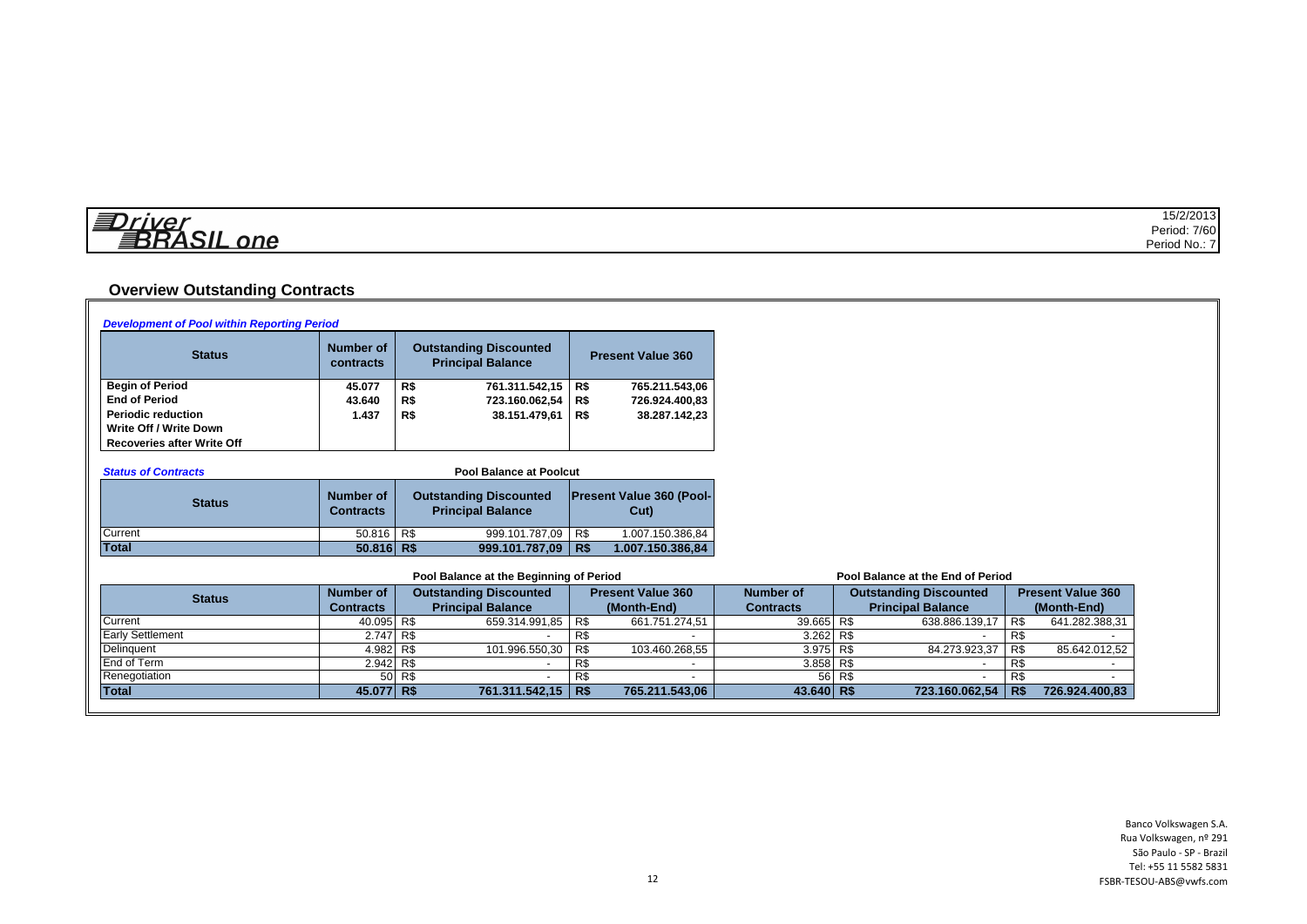**Late Delinquency / Performance Trigger**

| <b>Demiguency / Ferrormance</b>                                                                                                                                                                                                                                                                                                                                                                                                                                                |                                                |                                                                                                                                                                     |                                                                     |                                                              |                                            |
|--------------------------------------------------------------------------------------------------------------------------------------------------------------------------------------------------------------------------------------------------------------------------------------------------------------------------------------------------------------------------------------------------------------------------------------------------------------------------------|------------------------------------------------|---------------------------------------------------------------------------------------------------------------------------------------------------------------------|---------------------------------------------------------------------|--------------------------------------------------------------|--------------------------------------------|
| <b>Relevant Pool-Cut Data</b>                                                                                                                                                                                                                                                                                                                                                                                                                                                  |                                                |                                                                                                                                                                     |                                                                     |                                                              |                                            |
| Number of Contracts<br><b>Outstanding Discounted Principal</b>                                                                                                                                                                                                                                                                                                                                                                                                                 | 50.816<br>R\$                                  |                                                                                                                                                                     |                                                                     |                                                              |                                            |
| Balance                                                                                                                                                                                                                                                                                                                                                                                                                                                                        | 999.101.787,09                                 |                                                                                                                                                                     |                                                                     |                                                              |                                            |
| <b>Cumulative Late Delinquencies</b>                                                                                                                                                                                                                                                                                                                                                                                                                                           |                                                | <b>Number of Contracts</b>                                                                                                                                          | Late Delinquency -<br><b>Discounted principal</b><br><b>Balance</b> | <b>Outstanding Discounted</b><br><b>Principal Balance</b>    | <b>Present Value 360</b><br>(Month-End)    |
| Begin of Period                                                                                                                                                                                                                                                                                                                                                                                                                                                                |                                                | 0                                                                                                                                                                   | $0,00$ R\$                                                          |                                                              | R\$                                        |
| Late Delinquencies<br>End of Period                                                                                                                                                                                                                                                                                                                                                                                                                                            |                                                | 80<br>80                                                                                                                                                            | 311.348,61 R\$<br>311.348,61                                        | 1.927.365,11<br>R\$<br>1.927.365,11                          | R\$<br>2.033.572,89<br>R\$<br>2.033.572,89 |
| <b>Cumulative Late Delinquency Ratio</b><br>Cumulative Late Delinquency as percentage of Discounted Principal Balance at Pool-Cut (R\$)                                                                                                                                                                                                                                                                                                                                        |                                                |                                                                                                                                                                     | 0,0312%                                                             |                                                              |                                            |
| <b>Performance Triggers</b><br>A Targeted Quota Balance was implemented to assure on a monthly basis that no cash is paid to lower steps in the waterfall unless there is sufficient<br>overcollateralization to support the quotas.<br>The performance trigger in form of a credit enhancement increase condition will be activated when the cumulative Late Delinquency exceeds the defined<br>limits. In this case the overcollateralization will be increased accordingly. |                                                |                                                                                                                                                                     |                                                                     |                                                              |                                            |
| Until a Credit Enhancement Increase condition is in place<br>Level I Credit Enhancement Increase condition is in place<br>Level II Credit Enhancement Increase condition is in place                                                                                                                                                                                                                                                                                           |                                                |                                                                                                                                                                     | OC-Percentage<br><b>Senior Quota</b><br>15,50%<br>18,50%<br>100,00% |                                                              |                                            |
| <b>Performance Trigger</b>                                                                                                                                                                                                                                                                                                                                                                                                                                                     |                                                |                                                                                                                                                                     |                                                                     |                                                              |                                            |
| Levels                                                                                                                                                                                                                                                                                                                                                                                                                                                                         | Credit Enhancement increase condition          |                                                                                                                                                                     |                                                                     | <b>Credit Enhancement</b><br>increase condition in<br>place? |                                            |
| Level 1                                                                                                                                                                                                                                                                                                                                                                                                                                                                        | Payment Date between 08/2013 and incl. 07/2014 | Cumulative Late Delinquencies do not amount to 2,6% for any Payment Date before<br>and incl. 07/2013 or Cumulative Late Delinquencies do not amount to 4,8% for any |                                                                     | No                                                           |                                            |
| Level 2                                                                                                                                                                                                                                                                                                                                                                                                                                                                        |                                                | Cumulative Late Delinquencies do not amount to 7,4% for any Payment Date                                                                                            |                                                                     | No                                                           |                                            |
| <b>Performance Pool vis-a-vis Triggers</b>                                                                                                                                                                                                                                                                                                                                                                                                                                     |                                                |                                                                                                                                                                     |                                                                     |                                                              |                                            |
|                                                                                                                                                                                                                                                                                                                                                                                                                                                                                |                                                | <b>Cumulative Late Delinquency</b>                                                                                                                                  |                                                                     |                                                              |                                            |
| Late Delinquency in %                                                                                                                                                                                                                                                                                                                                                                                                                                                          |                                                |                                                                                                                                                                     |                                                                     |                                                              |                                            |
| 10%                                                                                                                                                                                                                                                                                                                                                                                                                                                                            |                                                |                                                                                                                                                                     |                                                                     |                                                              |                                            |
| 5%                                                                                                                                                                                                                                                                                                                                                                                                                                                                             |                                                |                                                                                                                                                                     |                                                                     |                                                              |                                            |
| 0.00gle                                                                                                                                                                                                                                                                                                                                                                                                                                                                        |                                                |                                                                                                                                                                     |                                                                     |                                                              |                                            |
|                                                                                                                                                                                                                                                                                                                                                                                                                                                                                |                                                |                                                                                                                                                                     |                                                                     |                                                              |                                            |
|                                                                                                                                                                                                                                                                                                                                                                                                                                                                                |                                                |                                                                                                                                                                     |                                                                     |                                                              |                                            |
|                                                                                                                                                                                                                                                                                                                                                                                                                                                                                |                                                | Cumulative Late Delinquency Ratio - Level 1 - Level 2                                                                                                               |                                                                     |                                                              |                                            |
|                                                                                                                                                                                                                                                                                                                                                                                                                                                                                |                                                |                                                                                                                                                                     |                                                                     |                                                              |                                            |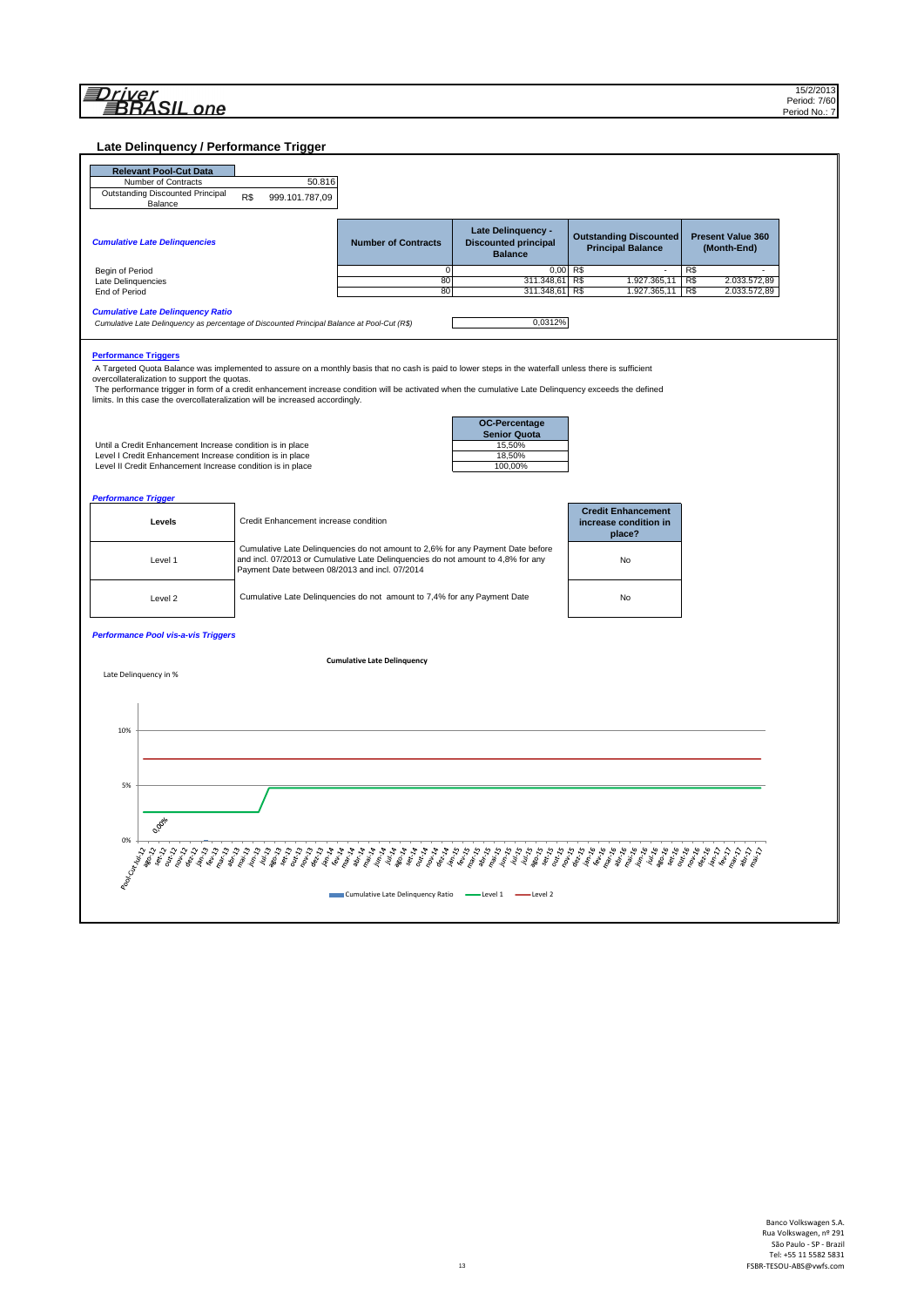| 111224 | $\cdots$<br>15/ <i>2</i> /2013 |
|--------|--------------------------------|
|        | Period: 7/60                   |
| one    | Period<br>No.:                 |
|        |                                |

#### **Delinquent Contracts**

| <b>Relevant Pool-Cut Data</b><br>Number of Contracts                                   |                                      | 50.816         |     |                                                           |                                 |                                      |        |
|----------------------------------------------------------------------------------------|--------------------------------------|----------------|-----|-----------------------------------------------------------|---------------------------------|--------------------------------------|--------|
| <b>Outstanding Discounted</b>                                                          |                                      |                |     |                                                           |                                 |                                      |        |
| <b>Principal Balance</b>                                                               | R\$                                  | 999.101.787,09 |     |                                                           |                                 |                                      |        |
|                                                                                        |                                      |                |     |                                                           |                                 | <b>Installment in Arrears</b>        |        |
| <b>Delinquency Profile</b>                                                             | <b>Number of</b><br><b>Contracts</b> | % of Contracts |     | <b>Outstanding Discounted</b><br><b>Principal Balance</b> | Percentage<br>of Balance<br>(%) | <b>Number of</b><br><b>Contracts</b> | Amount |
| from $1 - 14$ days                                                                     | 3.110                                | 78,2%          | R\$ | 2.065.930,10                                              | 52,7%                           | 6,1%                                 | 0.2%   |
| from $31 - 60$ days                                                                    | 343                                  | 8,6%           | R\$ | 431.262,63                                                | 11,0%                           | 0.7%                                 | 0.0%   |
| from $61 - 90$ days                                                                    | 148                                  | 3,7%           | R\$ | 257.679,39                                                | 6,6%                            | 0,3%                                 | 0.0%   |
| from 91 - 120 days                                                                     | 118                                  | 3,0%           | R\$ | 284.772,57                                                | 7,3%                            | 0,2%                                 | 0,0%   |
| from 121 - 150 days                                                                    | 93                                   | 2,3%           | R\$ | 283.405,13                                                | 7,2%                            | 0,2%                                 | 0,0%   |
| from 151 - 180 days                                                                    | 83                                   | 2,1%           | R\$ | 284.782,76                                                | 7,3%                            | 0,2%                                 | 0,0%   |
| from 181 - 360 days                                                                    | 80                                   | 2,0%           | R\$ | 311.348,61                                                | 7,9%                            | 0,2%                                 | 0.0%   |
| from 361 - 720 days                                                                    |                                      |                |     |                                                           |                                 |                                      |        |
| from 721 - 1080 days                                                                   |                                      |                |     |                                                           |                                 |                                      |        |
| More than 1080 days                                                                    |                                      |                |     |                                                           |                                 |                                      |        |
| <b>Total</b><br><b>Delinquency Performance - Historical Data (by bucket)</b><br>100,0% | 3.975                                | 100,0%         | R\$ | 3.919.181,19                                              | 100,0%                          | 7,8%                                 |        |
| 90,0%                                                                                  |                                      |                |     |                                                           |                                 |                                      | 0,39%  |
| 80,0%<br>70,0%                                                                         |                                      |                |     |                                                           |                                 |                                      |        |
| 60,0%                                                                                  |                                      |                |     |                                                           |                                 |                                      |        |
| 50,0%                                                                                  |                                      |                |     |                                                           |                                 |                                      |        |
| 40,0%                                                                                  |                                      |                |     |                                                           |                                 |                                      |        |
| 30,0%<br>20,0%                                                                         |                                      |                |     |                                                           |                                 |                                      |        |
| 10,0%                                                                                  |                                      |                |     |                                                           |                                 |                                      |        |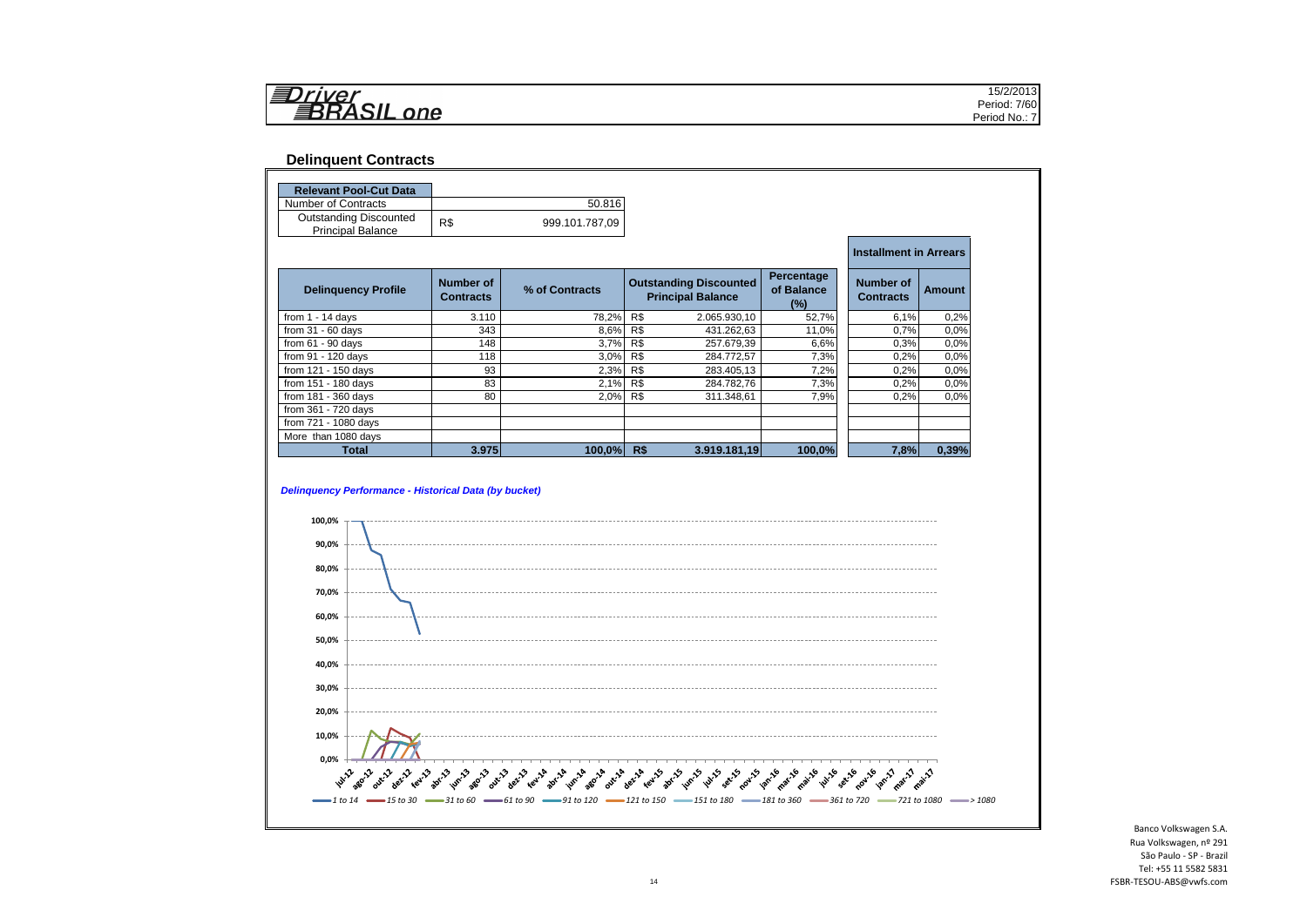| 与<br>$r$ $\iota$         | 15/2/2013    |
|--------------------------|--------------|
| $\equiv$<br>__<br>$\sim$ | Period: 7/60 |
| one                      | Period No.:  |

#### **Future Contracts**

| <b>Maturiy Profile</b> | Number of<br><b>Contracts</b> | % of Contracts | <b>Outstanding Discounted</b><br><b>Principal Balance</b> |                | Percentage<br>of Balance<br>$(\%)$ | Present Value 360 (Month- % of Present Value<br>End) |                | 360 (Month-End) |
|------------------------|-------------------------------|----------------|-----------------------------------------------------------|----------------|------------------------------------|------------------------------------------------------|----------------|-----------------|
| from $1 - 14$ days     | 53                            | 0.1%           | R\$                                                       | 104.604.97     | 0.0%                               | R\$                                                  | 107.150,62     | 0.0%            |
| from $15 - 30$ days    | 603                           | 1,4% R\$       |                                                           | 620.178,39     | 0,1%                               | R\$                                                  | 624.255,29     | 0.1%            |
| from $31 - 60$ days    | 905                           | 2,1% R\$       |                                                           | 1.946.705.19   | 0,3%                               | R\$                                                  | 1.959.663,52   | 0.3%            |
| from $61 - 90$ days    | 706                           | 1,6% R\$       |                                                           | 2.236.577,07   | 0,3%                               | R\$                                                  | 2.248.695,89   | 0.3%            |
| from 91 - 120 days     | 676                           | 1,5% R\$       |                                                           | 2.569.195,98   | 0.4%                               | R\$                                                  | 2.581.194,91   | 0.4%            |
| from 121 - 150 days    | 619                           | 1,4% R\$       |                                                           | 2.974.911.15   | 0.4%                               | R\$                                                  | 3.000.694.82   | 0,4%            |
| from 151 - 180 days    | 892                           | 2,0% R\$       |                                                           | 5.136.346,07   | 0,7%                               | R\$                                                  | 5.159.693,26   | 0,7%            |
| from $181 - 360$ days  | 5.058                         | 11,6% R\$      |                                                           | 41.403.181,08  | 5,7%                               | R\$                                                  | 41.676.870,91  | 5,7%            |
| from 361 - 720 days    | 11.237                        | 25,7% R\$      |                                                           | 150.266.836.56 | 20,8%                              | R\$                                                  | 151.188.344.19 | 20,8%           |
| from 721 - 1080 days   | 12.270                        | 28,1% R\$      |                                                           | 232.781.993,42 | 32,2%                              | R\$                                                  | 234.010.864,97 | 32,2%           |
| More than 1080 days    | 10.621                        | 24,3% R\$      |                                                           | 283.119.532,66 | 39,2%                              | R\$                                                  | 284.366.972,45 | 39,1%           |
| <b>Total</b>           | 43.640                        | $100.0\%$      | R\$                                                       | 723.160.062.54 | 100,0%                             | R\$                                                  | 726.924.400.83 | 100,0%          |

#### *Portfolio´s Days to Maturity (by bucket)*

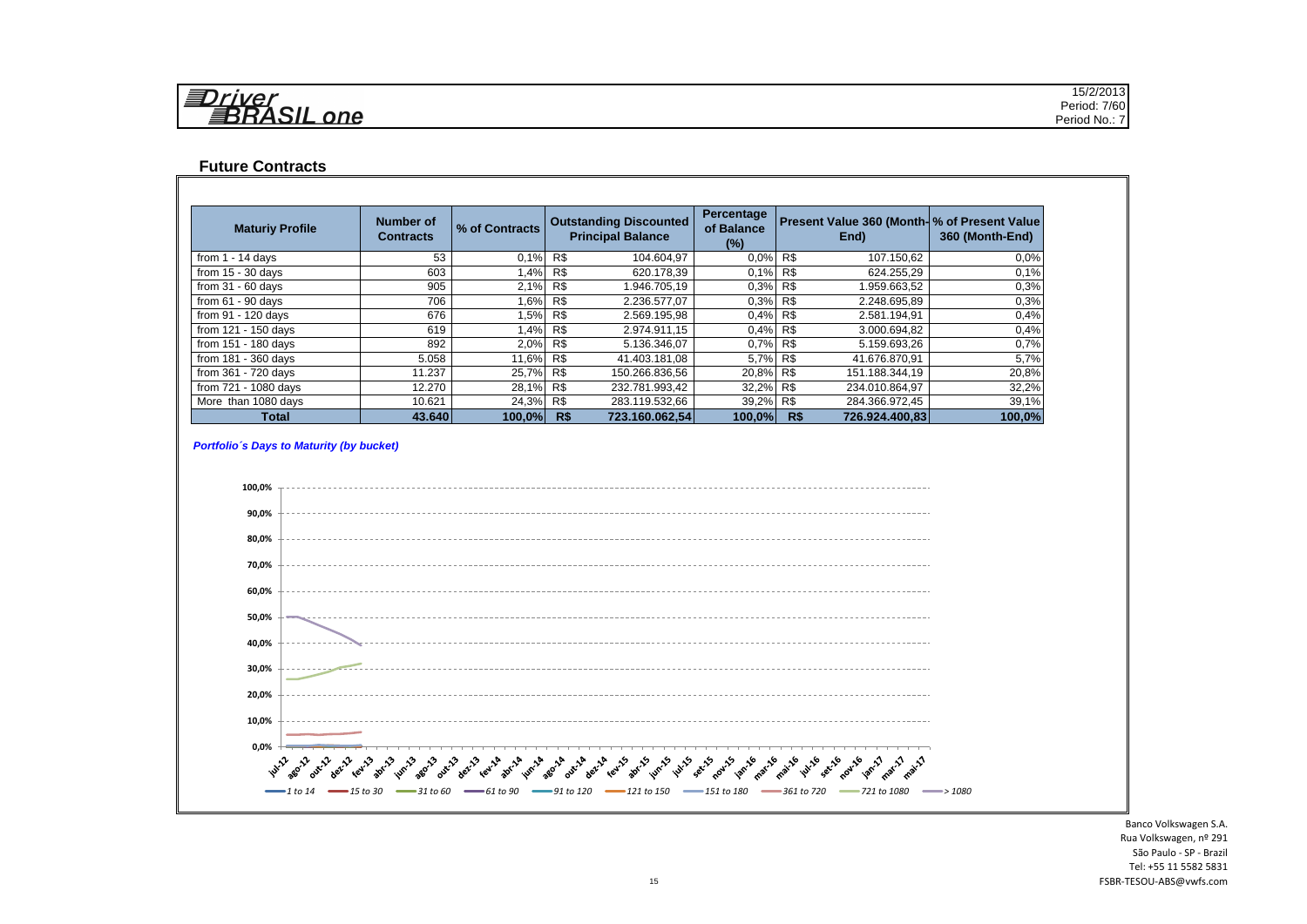| 红                | 15/2/2013    |
|------------------|--------------|
| __               | Period: 7/60 |
| $n_{\mathsf{A}}$ | Period No    |

## **Recovery Contracts**

| <b>Vehicle Status</b> | <b>Number of</b><br>Contracts | <b>Outstanding Nominal Balance</b><br>at Day of Write Off | <b>Total</b><br><b>Recoveries</b> | <b>Total Write</b><br><b>Down</b> | <b>Outstanding Nominal</b><br><b>Balance End of</b><br><b>Reporting Period</b> | <b>Present Value 360</b><br>(Month-End) | % of Present<br>Value 360 (Month-<br>End) |
|-----------------------|-------------------------------|-----------------------------------------------------------|-----------------------------------|-----------------------------------|--------------------------------------------------------------------------------|-----------------------------------------|-------------------------------------------|
| <b>New</b>            | 38.175                        | 0,00                                                      | 0,00                              | 0,00                              | 0,00                                                                           | 650.922.129,00                          | 89,5%                                     |
| Used                  | 5.465                         | 0,00                                                      | 0,00                              | 0,00                              | 0,00                                                                           | 76.002.271,83                           | 10,5%                                     |
| <b>Total</b>          | 43.640                        | 0,00                                                      | 0,00                              | 0,00                              | 0,00                                                                           | 726.924.400,83                          | 100,0%                                    |

\*\* This table exclusively covers contracts with the Status Write off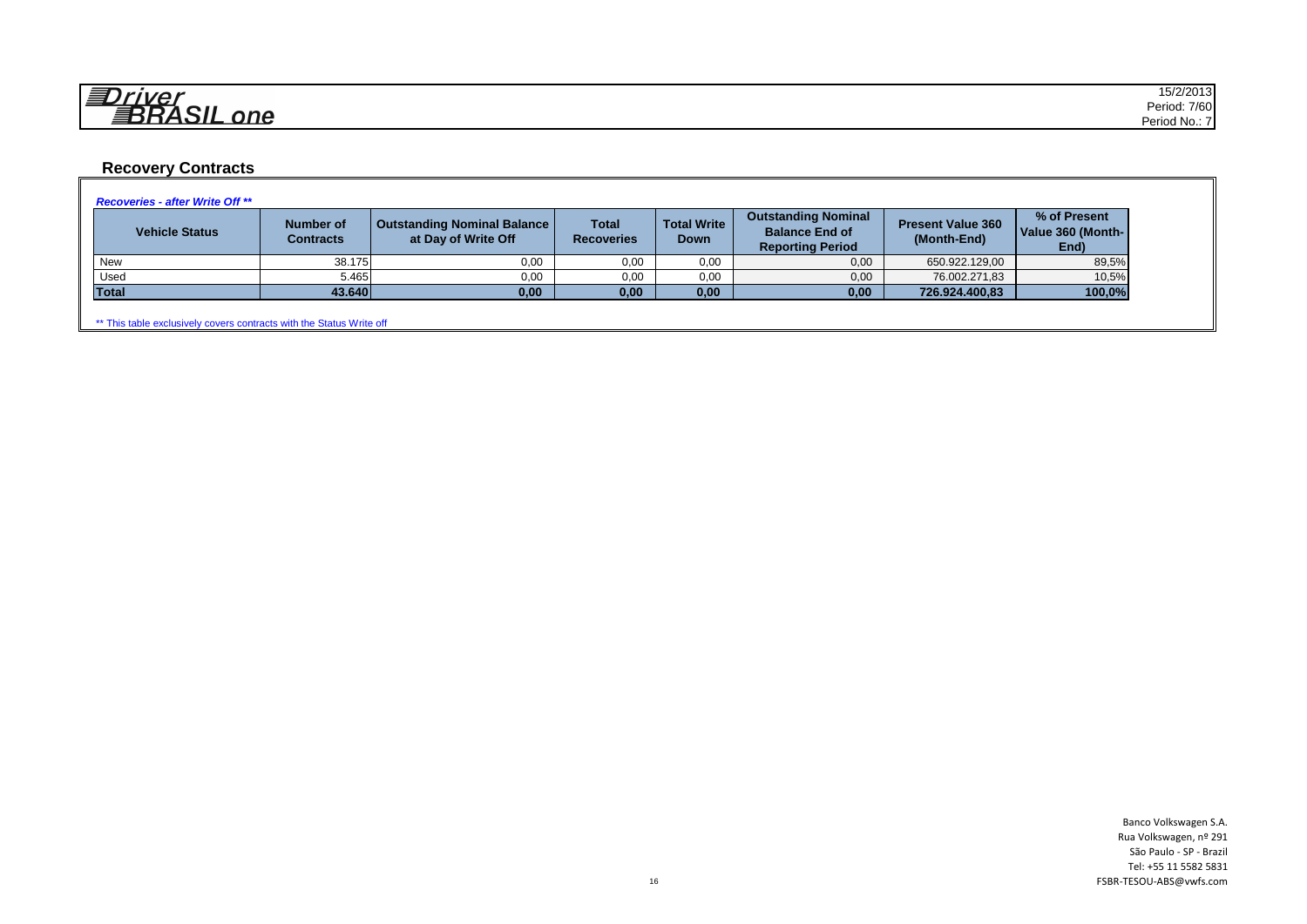| r I v<br>7 P L        |      |
|-----------------------|------|
| RASIL<br>$\mathbf{C}$ | ,,,, |

#### **Prepayments**

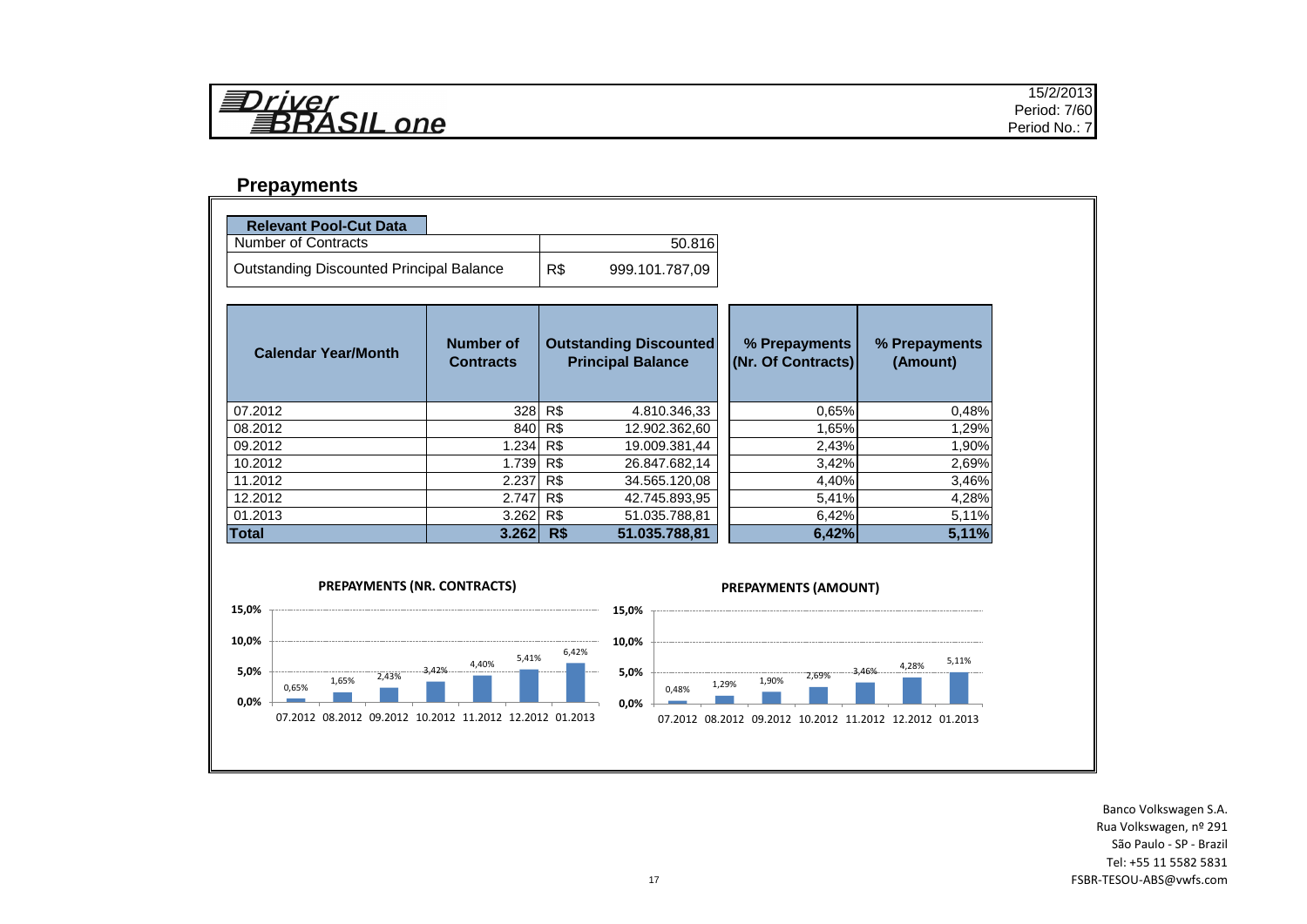## **Pool Information I. - Make: New, Used Cars**

| <b>AUDI</b>             |                                                                                            |            |                                                 |                                         |                                       |        |
|-------------------------|--------------------------------------------------------------------------------------------|------------|-------------------------------------------------|-----------------------------------------|---------------------------------------|--------|
| <b>New or Used Cars</b> | Outstanding<br><b>Discounted Principal</b><br><b>Number of Contracts</b><br>% of Contracts |            | % of Outstanding<br><b>Discounted Principal</b> | <b>Present Value 360</b><br>(Month-End) | % of Present Value<br>360 (Month-End) |        |
|                         |                                                                                            |            | <b>Balance</b>                                  | <b>Balance</b>                          |                                       |        |
| New Cars                | 791                                                                                        | 86,81% R\$ | 2.061.395,58                                    | 90,90% R\$                              | 2.065.505,45                          | 90,87% |
| <b>Used Cars</b>        | າດ                                                                                         | 13.19% R\$ | 206.362.19                                      | 9.10% R\$                               | 207.411.66                            | 9,13%  |
| Total                   | 91                                                                                         | 100.0% R\$ | 2.267.757,77                                    | 100.0% R\$                              | 2.272.917.11                          | 100,0% |

#### *VW*

| New or Used Cars | <b>Number of Contracts</b> | % of Contracts | <b>Outstanding</b><br><b>Discounted Principal</b><br><b>Balance</b> |                | % of Outstanding<br><b>Discounted Principal</b><br><b>Balance</b> | <b>Present Value 360</b><br>(Month-End) |                | % of Present Value<br>360 (Month-End) |
|------------------|----------------------------|----------------|---------------------------------------------------------------------|----------------|-------------------------------------------------------------------|-----------------------------------------|----------------|---------------------------------------|
| New Cars         | 37.619                     | 91.79%         | R\$                                                                 | 635.511.327.05 | 93.07% R\$                                                        |                                         | 638.768.686.01 | 93.06%                                |
| <b>Used Cars</b> | 3.366                      | 8.21% R\$      |                                                                     | 47.345.684.84  | 6.93% R\$                                                         |                                         | 47.633.454.70  | 6.94%                                 |
| <b>Total</b>     | 40.985                     | 100.0% R\$     |                                                                     | 682.857.011.89 | 100.0% R\$                                                        |                                         | 686.402.140.71 | 100.0%                                |

#### *OTHER*

| <b>New or Used Cars</b> | <b>Number of Contracts</b> | % of Contracts | <b>Outstanding</b><br><b>Discounted Principal</b><br><b>Balance</b> |               | % of Outstanding<br><b>Discounted Principal</b><br><b>Balance</b> |  | <b>Present Value 360</b><br>(Month-End) | % of Present Value<br>360 (Month-End) |
|-------------------------|----------------------------|----------------|---------------------------------------------------------------------|---------------|-------------------------------------------------------------------|--|-----------------------------------------|---------------------------------------|
| New Cars                | 477                        | 18.60% R\$     |                                                                     | 10.023.137.02 | 26.35% R\$                                                        |  | 10.087.937.54                           | 26.37%                                |
| Used Cars               | 2.087                      | 81.40% R\$     |                                                                     | 28.012.155.86 | 73.65% R\$                                                        |  | 28.161.405.47                           | 73.63%                                |
| <b>Total</b>            | 2.564                      | 100.0% R\$     |                                                                     | 38.035.292.88 | 100.0% R\$                                                        |  | 38.249.343.01                           | 100,0%                                |

#### *TOTAL*

| <b>New or Used Cars</b> | <b>Number of Contracts</b> | % of Contracts | % of Outstanding<br>Outstanding<br>Discounted Principal   Discounted Principal<br><b>Balance</b><br><b>Balance</b> |                | <b>Present Value 360</b><br>(Month-End) |                | % of Present Value<br>360 (Month-End) |
|-------------------------|----------------------------|----------------|--------------------------------------------------------------------------------------------------------------------|----------------|-----------------------------------------|----------------|---------------------------------------|
| New Cars                | 38.175                     | 87.48% R\$     |                                                                                                                    | 647.595.859,65 | 89.55% R\$                              | 650.922.129,00 | 89,54%                                |
| <b>Used Cars</b>        | 5.465                      | 12.52% R\$     |                                                                                                                    | 75.564.202.89  | 10.45% R\$                              | 76.002.271.83  | 10,46%                                |
| <b>Total</b>            | 43.640                     | $100.0\%$ R\$  |                                                                                                                    | 723.160.062.54 | 100.0% R\$                              | 726.924.400.83 | 100,0%                                |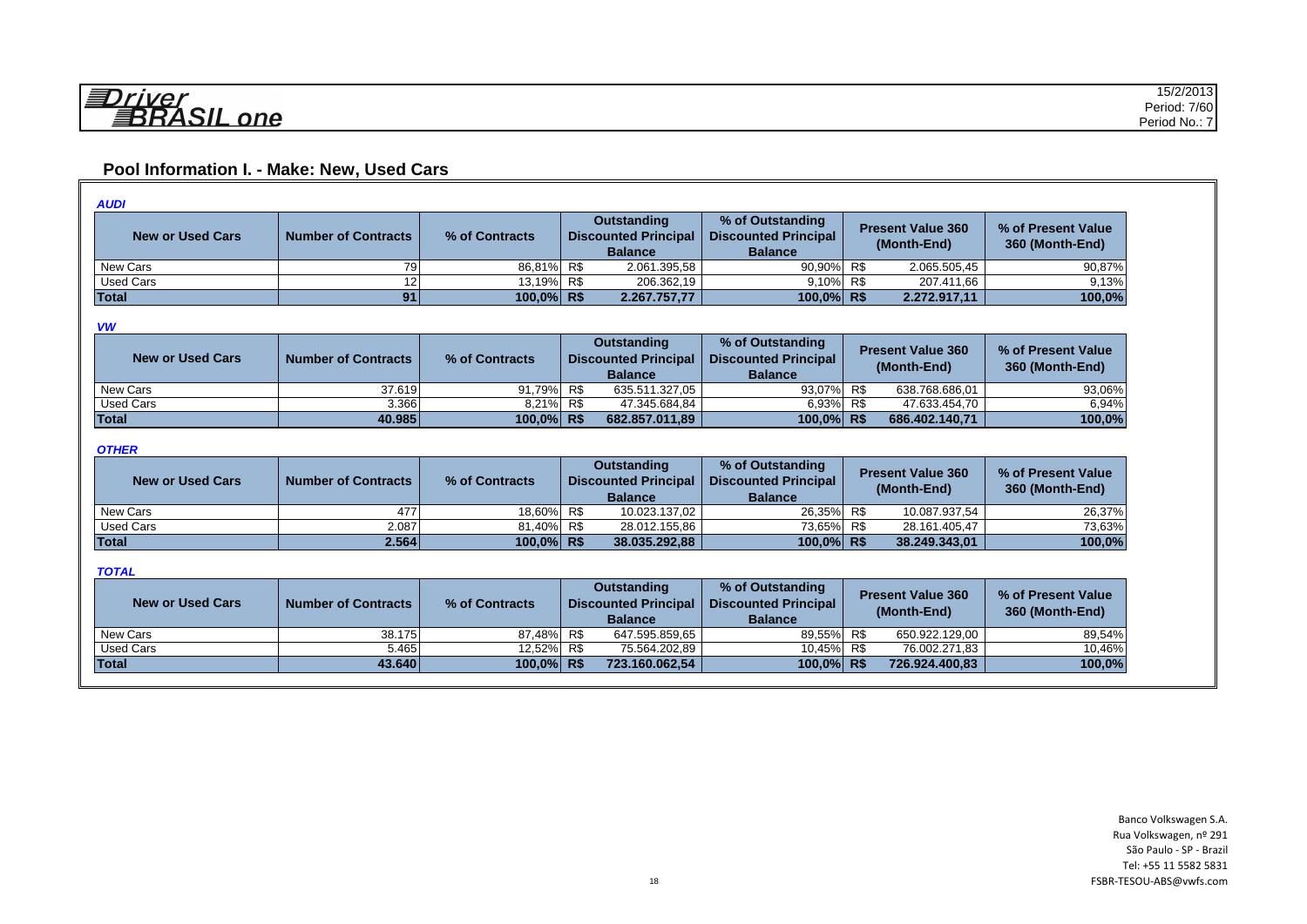| 与<br>$r$ $\mu$ | 15/2/2013     |
|----------------|---------------|
| $\blacksquare$ | Period: 7/60  |
| one            | Period No.: . |

## **Pool Information II. - Downpayments, Customer Type and Type of Payment**

| Downpayment         | <b>Number of Contracts</b> | % of Contracts | <b>Outstanding</b><br><b>Discounted Principal</b><br><b>Balance</b> | % of Outstanding<br><b>Discounted Principal</b><br><b>Balance</b> | % Downpayment /<br><b>Purchase Price</b> | <b>Present Value 360</b><br>(Month-End) | % of Present Value<br>360 (Month-End) |
|---------------------|----------------------------|----------------|---------------------------------------------------------------------|-------------------------------------------------------------------|------------------------------------------|-----------------------------------------|---------------------------------------|
| 0 < 2500,00         | 5.339                      | 12,2% R\$      | 138.359.202,44                                                      | 19,1%                                                             | 0.7% R\$                                 | 139.107.840,05                          | 19,1%                                 |
| 2500.01 < 5000.00   | 2.440                      | 5.6%           | R<br>49.548.159.45                                                  | 6.9%                                                              | 14.0% R\$                                | 49.794.602.36                           | 6,9%                                  |
| 5000.01 < 7500.00   | 2.971                      | 6,8%           | R<br>55.608.379,67                                                  | 7.7%                                                              | 21,2% R\$                                | 55.906.523,63                           | 7,7%                                  |
| 7500,01 < 10000,00  | 5.121                      | 11,7% R\$      | 90.838.066,83                                                       | 12,6%                                                             | 27,6% R\$                                | 91.284.769,93                           | 12,6%                                 |
| 10000.01 < 12500.00 | 4.149                      | 9,5% R\$       | 70.912.639.00                                                       | 9.8%                                                              | 33,0% R\$                                | 71.286.993.16                           | 9,8%                                  |
| 12500,01 < 15000,00 | 5.471                      | 12,5% R\$      | 85.522.510,72                                                       | 11,8%                                                             | 39,8% R\$                                | 85.982.262,85                           | 11,8%                                 |
| 15000.01 < 17500.00 | 3.899                      | 8,9% R\$       | 56.107.230,45                                                       | 7,8%                                                              | 44,3% R\$                                | 56.413.512,92                           | 7,8%                                  |
| 17500,01 < 20000,00 | 4.813                      | 11,0% R\$      | 61.574.713,28                                                       | 8,5%                                                              | 49,7% R\$                                | 61.903.084,70                           | 8,5%                                  |
| 20000,01 < 22500,00 | 2.325                      | 5,3% R\$       | 27.272.376,91                                                       | 3,8%                                                              | 53,3% R\$                                | 27.391.966,02                           | 3,8%                                  |
| 22500,01 < 25000,00 | 2.244                      | 5,1% R\$       | 24.404.674,37                                                       | 3,4%                                                              | 57,3% R\$                                | 24.538.344,25                           | 3,4%                                  |
| 25000.01 < 27500.00 | 1.210                      | 2,8%           | R\$<br>13.011.581,85                                                | 1,8%                                                              | 59,5% R\$                                | 13.077.542.92                           | 1,8%                                  |
| 27500,01 < 30000,00 | 1.320                      | 3,0% R\$       | 14.375.047,28                                                       | 2,0%                                                              | 61,1% R\$                                | 14.440.943,69                           | 2,0%                                  |
| 30000.01 < 32500.00 | 583                        | 1,3% R\$       | 6.267.697,97                                                        | 0,9%                                                              | 62,4% R\$                                | 6.293.376,37                            | 0,9%                                  |
| 32500.01 < 35000.00 | 433                        | 1,0% R\$       | 5.646.946,31                                                        | 0.8%                                                              | 60,9% R\$                                | 5.676.635.74                            | 0,8%                                  |
| 35000.01 < 37500.00 | 261                        | 0.6% R\$       | 3.297.074,30                                                        | 0,5%                                                              | 61,5% R\$                                | 3.305.772.93                            | 0,5%                                  |
| 37500,00 < 40000,00 | 245                        | 0.6% R\$       | 3.759.361,76                                                        | 0.5%                                                              | 58,8% R\$                                | 3.776.060,99                            | 0,5%                                  |
| >40000,00           | 816                        | 1,9% R\$       | 16.654.399,95                                                       | 2,3%                                                              | 58,9% R\$                                | 16.744.168,32                           | 2,3%                                  |
| Total               | 43.640                     | $100,0\%$ R\$  | 723.160.062,54                                                      | 100,0%                                                            | $38,2\%$ R\$                             | 726.924.400,83                          | 100,0%                                |

| <b>Statistics</b>                                              |     |            |
|----------------------------------------------------------------|-----|------------|
| Minimum Down Payment                                           | R\$ |            |
| Maximum Down Payment                                           | R\$ | 195.000.00 |
| Weighted Average Down Payment (Customers who did Down Payment) | R\$ | 16.383.83  |
| Weighted Average Down Payment                                  | R\$ | 14.774.33  |

#### *Customer Type*

| <b>Customer Type</b> | <b>Number of Contracts</b> | % of Contracts | Outstanding<br><b>Discounted Principal</b><br><b>Balance</b> | % of Outstanding<br><b>Discounted Principal</b><br><b>Balance</b> | <b>Present Value 360</b><br>(Month-End) | % of Present Value<br>360 (Month-End) |
|----------------------|----------------------------|----------------|--------------------------------------------------------------|-------------------------------------------------------------------|-----------------------------------------|---------------------------------------|
| Individuals          | 38.302                     | 87.8% R\$      | 631.427.489,25                                               | 87.3% R\$                                                         | 634.789.644.32                          | 87,3%                                 |
| Company              | 5.338                      | 12.2% R\$      | 91.732.573.29                                                | 12.7% R\$                                                         | 92.134.756.51                           | 12,7%                                 |
| <b>Total</b>         | 43.640                     | 100.0% R\$     | 723.160.062.54                                               | 100.0% R\$                                                        | 726.924.400.83                          | 100,0%                                |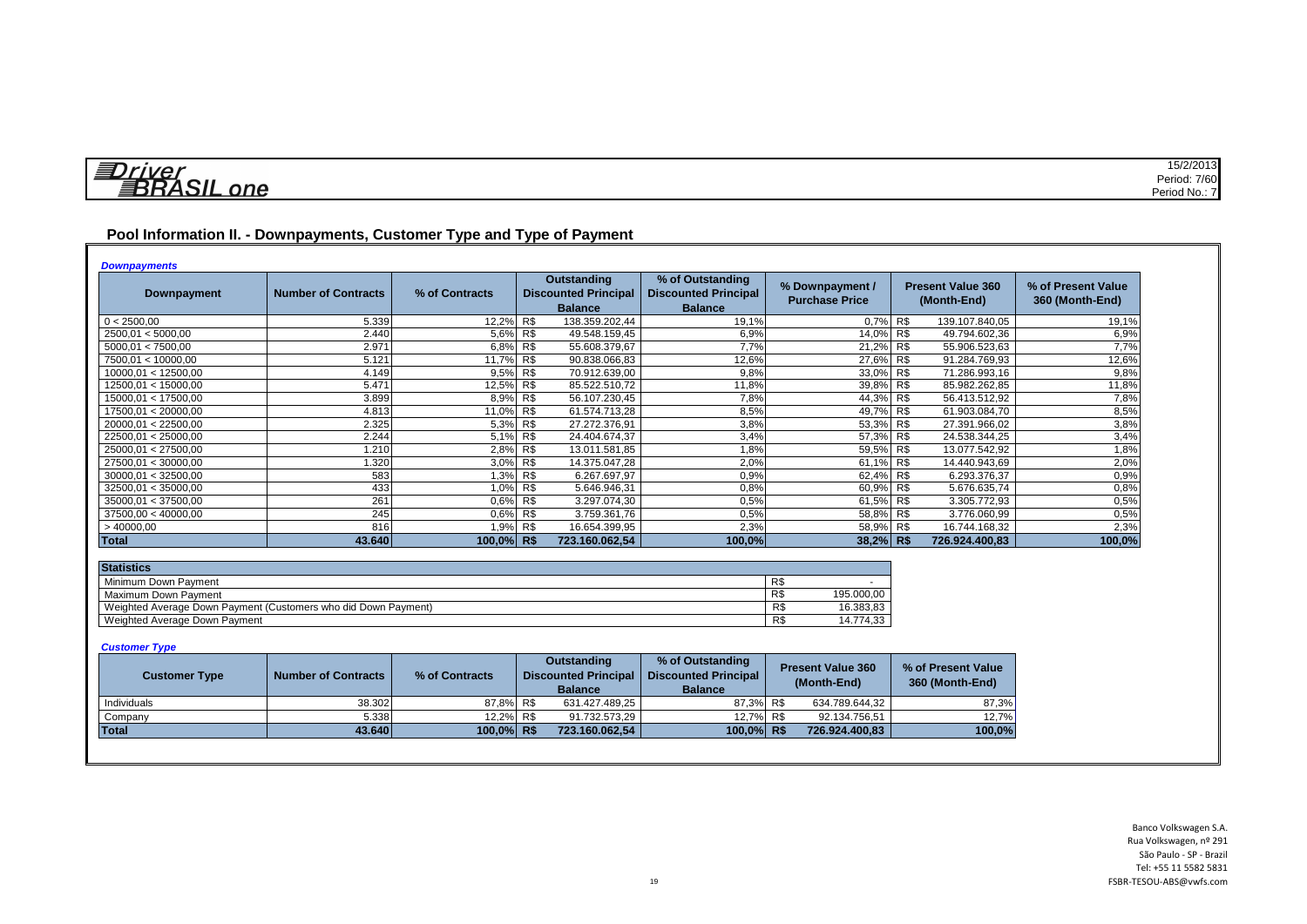| VIIIAV                                          | 15/2/2013       |
|-------------------------------------------------|-----------------|
| И<br>_<br>$\sim$<br>_<br>$\cdot$ n $\cdot$<br>_ | 7/60<br>Period: |
|                                                 | Period No.:     |

## **Pool Information III. - Customer Concentration**

| <b>Number</b> | <b>Number of Contracts</b> | % of Contracts | <b>Outstanding</b><br><b>Discounted Principal</b><br><b>Balance</b> | % of Outstanding<br><b>Discounted Principal</b><br><b>Balance</b> | <b>Present Value 360</b><br>(Month-End) | % of Present Value<br>360 (Month-End) |
|---------------|----------------------------|----------------|---------------------------------------------------------------------|-------------------------------------------------------------------|-----------------------------------------|---------------------------------------|
|               |                            | 0.021% R\$     | 86.183,43                                                           | 0,0119% R\$                                                       | 90.208,97                               | 0,0124%                               |
| 2             |                            | 0.002% R\$     | 76.827,89                                                           | 0,0106% R\$                                                       | 80.209,20                               | 0.0110%                               |
| 3             |                            | 0,002% R\$     | 71.804,33                                                           | 0,0099%                                                           | R\$<br>73.687,87                        | 0.0101%                               |
| 4             |                            | 0,002% R\$     | 71.604,04                                                           | 0.0099%                                                           | R\$<br>71.768,64                        | 0,0099%                               |
| 5             |                            | 0,002% R\$     | 71.407,25                                                           | 0,0099% R\$                                                       | 72.265,77                               | 0.0099%                               |
| 6             |                            | 0,002% R\$     | 71.220,09                                                           | 0,0098% R\$                                                       | 74.371,06                               | 0,0102%                               |
|               |                            | 0,002% R\$     | 71.197,23                                                           | 0.0098% R\$                                                       | 72.466,29                               | 0.0100%                               |
| 8             |                            | 0.002% R\$     | 70.889,26                                                           | 0,0098% R\$                                                       | 71.133,79                               | 0.0098%                               |
| 9             |                            | 0.009% R\$     | 70.753,86                                                           | 0,0098% R\$                                                       | 71.496,15                               | 0,0098%                               |
| 10            |                            | 0.005% R\$     | 70.656,98                                                           | 0.0098% R\$                                                       | 70.693,98                               | 0.0097%                               |
| 11            |                            | 0.007% R\$     | 70.581,19                                                           | 0,0098% R\$                                                       | 71.663,44                               | 0,0099%                               |
| 12            |                            | 0,002% R\$     | 70.541,02                                                           | 0.0098%                                                           | R\$<br>70.578,14                        | 0,0097%                               |
| 13            |                            | 0,005% R\$     | 70.504,68                                                           | 0,0097% R\$                                                       | 70.616,09                               | 0,0097%                               |
| 14            |                            | 0,002% R\$     | 70.455,52                                                           | 0,0097% R\$                                                       | 70.617,46                               | 0,0097%                               |
| 15            |                            | 0.002% R\$     | 70.439,09                                                           | 0.0097%                                                           | R\$<br>70.580,71                        | 0,0097%                               |
| 16            |                            | 0,002% R\$     | 70.294,55                                                           | 0.0097%                                                           | R\$<br>70.355,09                        | 0,0097%                               |
| 17            |                            | 0.005% R\$     | 70.084,77                                                           | 0,0097% R\$                                                       | 70.084,77                               | 0.0096%                               |
| 18            |                            | 0,002% R\$     | 69.328,38                                                           | 0,0096% R\$                                                       | 69.547,55                               | 0,0096%                               |
| 19            |                            | 0.007% R\$     | 69.279,09                                                           | 0,0096% R\$                                                       | 72.486,03                               | 0.0100%                               |
| 20            |                            | 0,002% R\$     | 69.071,03                                                           | 0,0096% R\$                                                       | 69.229,81                               | 0,0095%                               |
| <b>Total</b>  | 38                         | $0,0871\%$ R\$ | 1.433.123,68                                                        | $0,1982%$ R\$                                                     | 1.454.060,81                            | 0,2000%                               |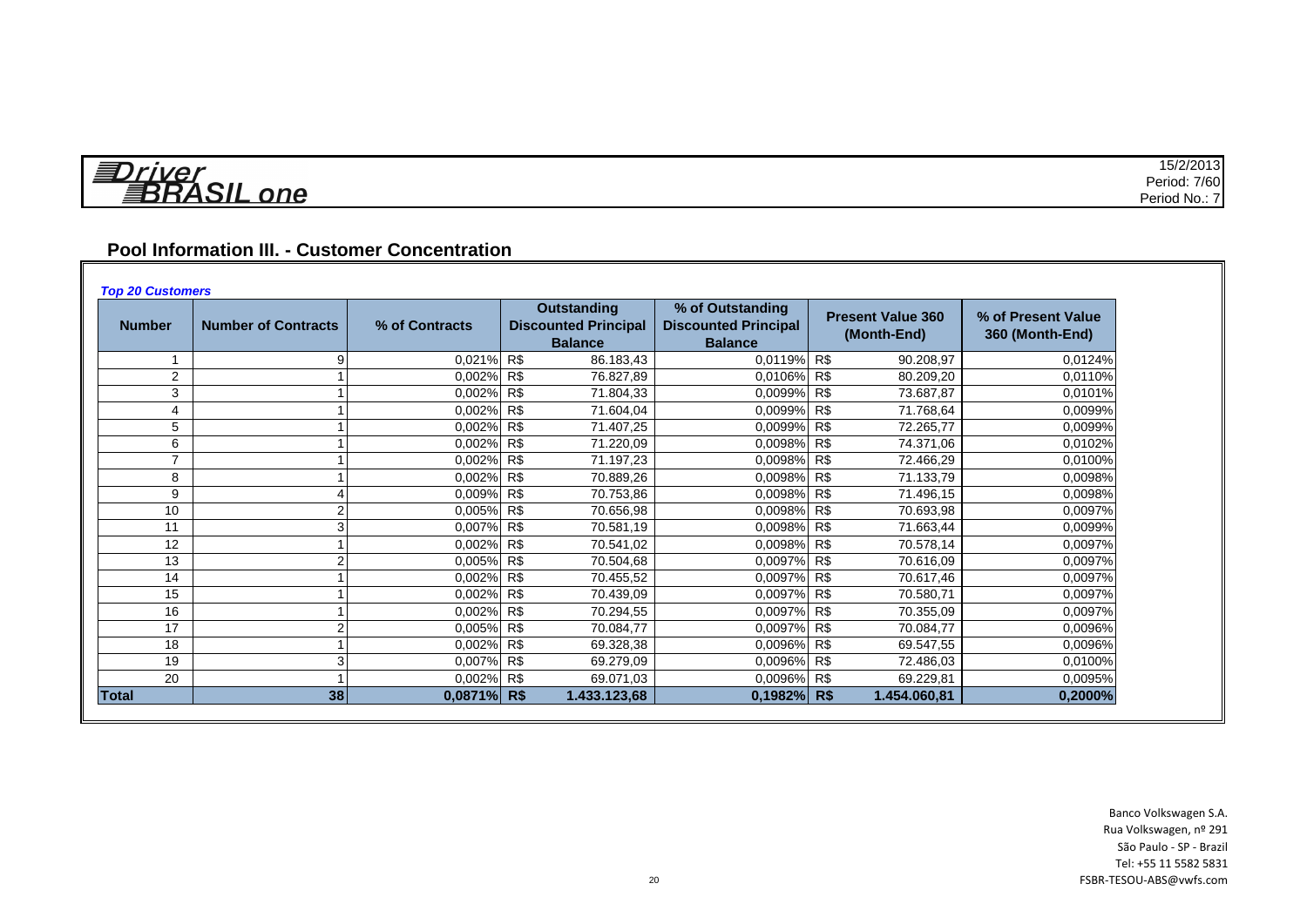*<u>EDriver</u>*<br>BRASIL one

## **Pool Information IV. - Distribution by Outstanding Discounted Balance and Original Discounted Balance**

|  | <b>Distribution by Outstanding Discounted Principal Balance</b> |
|--|-----------------------------------------------------------------|
|  |                                                                 |

| <b>Distribution by Outstanding</b><br><b>Discounted Principal Balance</b> | <b>Number of Contracts</b> | % of Contracts | <b>Outstanding Discounted</b><br><b>Principal Balance</b> | % of Outstanding<br><b>Discounted Principal</b><br><b>Balance</b> | <b>Present Value 360</b><br>(Month-End) | % of Present Value<br>360 (Month-End) |
|---------------------------------------------------------------------------|----------------------------|----------------|-----------------------------------------------------------|-------------------------------------------------------------------|-----------------------------------------|---------------------------------------|
| $\le$ = 5000.00                                                           | 5.035                      | 11.5% R\$      | 14.223.389,57                                             | $2.0\%$ R\$                                                       | 14.363.180,50                           | 2,0%                                  |
| 5.000,01 - 10.000,00                                                      | 7.792                      | 17,9% R\$      | 58.987.560,60                                             | 8,2% R\$                                                          | 59.418.006,64                           | 8,2%                                  |
| 10.000,01 - 15.000,00                                                     | 8.934                      | 20.5% R\$      | 111.877.792,89                                            | 15,5% R\$                                                         | 112.501.362,85                          | 15,5%                                 |
| 15.000,01 - 20.000,00                                                     | 8.118                      | 18,6% R\$      | 141.155.459,87                                            | 19,5% R\$                                                         | 141.803.297,47                          | 19,5%                                 |
| 20.000,01 - 25.000,00                                                     | 5.722                      | 13.1% R\$      | 127.751.380,34                                            | 17.7% R\$                                                         | 128.332.285,13                          | 17,7%                                 |
| 25.000,01 - 30.000,00                                                     | 3.448                      | 7,9% R\$       | 93.968.932,35                                             | 13,0% R\$                                                         | 94.383.200,81                           | 13,0%                                 |
| >30.000,00                                                                | 4.591                      | 10,5% R\$      | 175.195.546,92                                            | 24,2% R\$                                                         | 176.123.067,43                          | 24,2%                                 |
| Total                                                                     | 43.640                     | $100.0\%$ R\$  | 723.160.062,54                                            | 100,0% R\$                                                        | 726.924.400,83                          | 100,0%                                |

| <b>Statistics</b>                                |            |              |
|--------------------------------------------------|------------|--------------|
| Minimum Outstanding Discounted Principal Balance | D.<br>IN D | 88.93        |
| Maximum Outstanding Discounted Principal Balance | D.<br>ΓJ   | 76.827.89    |
| Average Outstanding Discounted Principal Balance | D.<br>кı   | 16.57<br>.04 |

#### *Distribution by Original Discounted Balance*

| <b>Distribution by Original Nominal</b><br><b>Balance</b> | <b>Number of Contracts</b> | % of Contracts |     | <b>Outstanding Discounted</b><br><b>Principal Balance</b> | % of Outstanding<br><b>Discounted Principal</b><br><b>Balance</b> | <b>Present Value 360 (Pool-</b><br>Cut) |                  | % of Present Value<br>360 (Pool-Cut) |
|-----------------------------------------------------------|----------------------------|----------------|-----|-----------------------------------------------------------|-------------------------------------------------------------------|-----------------------------------------|------------------|--------------------------------------|
| $0.01 - 5.000.00$                                         |                            | 0.1%           | R\$ | 189.660,78                                                | $0.0\%$ R\$                                                       |                                         | 191.009,81       | 0.0%                                 |
| 5.000.01 - 10.000.00                                      | 1.752                      | 3,4%           | R\$ | 9.607.305,66                                              | 1,0% R\$                                                          |                                         | 9.682.517,58     | 1,0%                                 |
| 10.000,01 - 15.000,00                                     | 5.551                      | 10,9% R\$      |     | 49.875.345,60                                             | $5.0\%$ R\$                                                       |                                         | 50.275.621,91    | 5,0%                                 |
| 15.000,01 - 20.000,00                                     | 9.718                      | 19,1% R\$      |     | 127.720.255,10                                            | 12,8% R\$                                                         |                                         | 128.782.132,99   | 12,8%                                |
| 20.000.01 - 25.000.00                                     | 11.921                     | 23.5% R\$      |     | 209.105.987,39                                            | 20,9% R\$                                                         |                                         | 210.825.532,96   | 20,9%                                |
| 25.000,01 - 30.000,00                                     | 9.402                      | 18,5% R\$      |     | 207.830.096,43                                            | 20,8% R\$                                                         |                                         | 209.529.744,04   | 20,8%                                |
| >30.000,00                                                | 12.397                     | 24.4% R\$      |     | 394.773.136,13                                            | 39,5% R\$                                                         |                                         | 397.863.827,55   | 39,5%                                |
| Total                                                     | 50.816                     | $100,0\%$ R\$  |     | 999.101.787,09                                            | $100.0\%$ R\$                                                     |                                         | 1.007.150.386,84 | 100,0%                               |

| <b>Statistics</b>                |     |                       |
|----------------------------------|-----|-----------------------|
| Minimum Original Nominal Balance | R\$ | 76<br>3.455.76        |
| Maximum Original Nominal Balance | R\$ | 762.24<br>nnn<br>ບບບ. |
| Average Original Nominal Balance | R\$ |                       |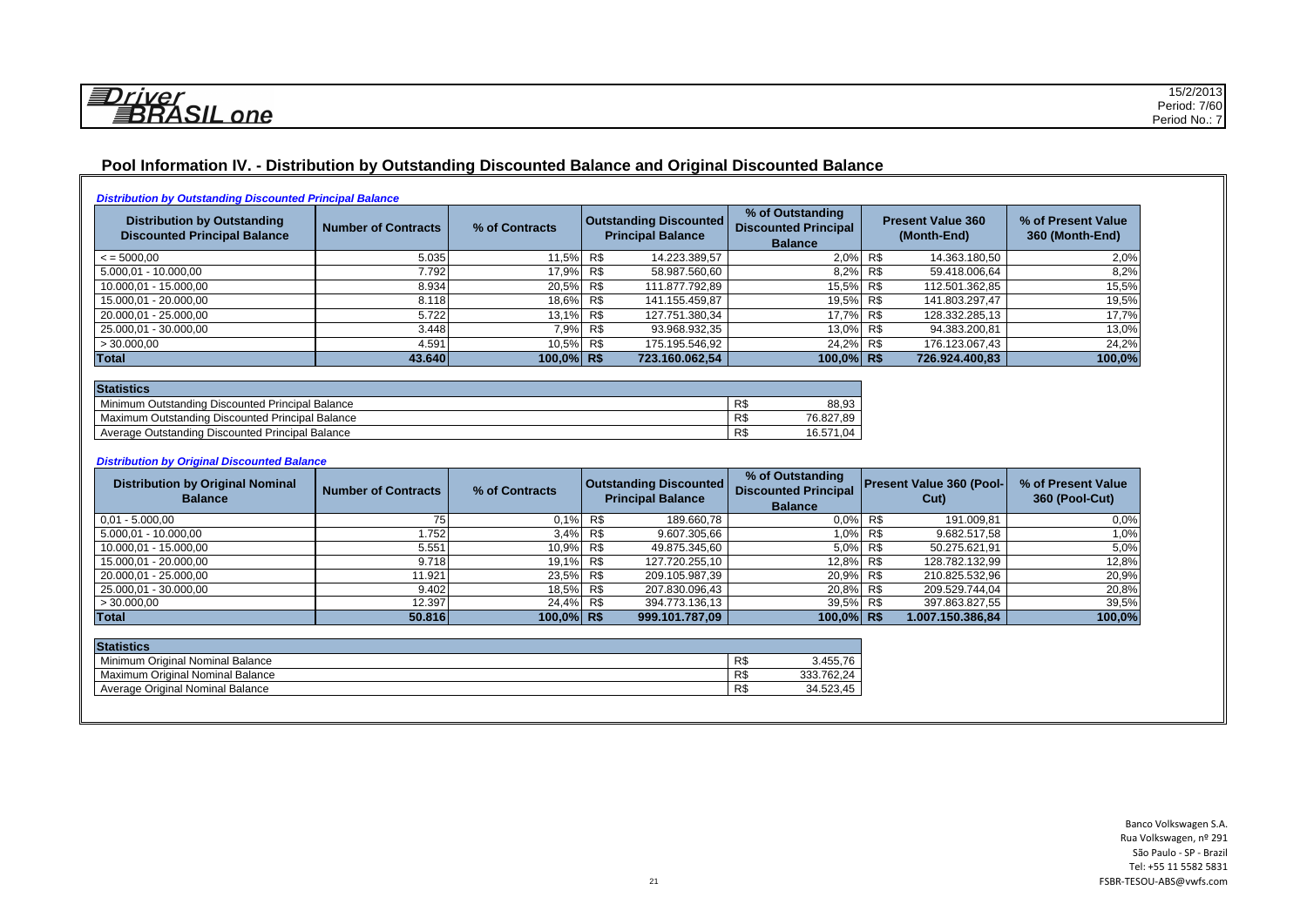## **Pool Information V. - Interest Rate paid by the Customer**

#### *Interest Rate paid by the Customer*

| <b>Interest Rate</b> | <b>Number of Contracts</b> | % of Contracts | Outstanding<br><b>Discounted Principal</b><br><b>Balance</b> | % of Outstanding<br><b>Discounted Principal</b><br><b>Balance</b> |  | <b>Present Value 360</b><br>(Month-End) | % of Present Value<br>360 (Month-End) |
|----------------------|----------------------------|----------------|--------------------------------------------------------------|-------------------------------------------------------------------|--|-----------------------------------------|---------------------------------------|
| $>= 0 \le 2.5 \%$    | 362                        | 0.8% R\$       | 4.173.535,15                                                 | 0.6% R\$                                                          |  | 4.180.929,72                            | 0,6%                                  |
| $> 2.5 \le 5.0 \%$   | 90 <sub>1</sub>            | $0.2\%$ R\$    | 930.856,14                                                   | $0.1\%$ R\$                                                       |  | 932.647,38                              | 0,1%                                  |
| $> 5.0 \leq 7.5\%$   | 158 <sup>1</sup>           | $0.4\%$ R\$    | 1.419.247,26                                                 | $0.2\%$ R\$                                                       |  | 1.422.036,69                            | 0.2%                                  |
| $> 7.5 \le 10.0 \%$  | 402                        | $0.9\%$ R\$    | 3.162.824,81                                                 | $0.4\%$ R\$                                                       |  | 3.171.251,31                            | 0.4%                                  |
| $> 10.0 \le 12.5 \%$ | 822                        | 1,9% R\$       | 10.730.781,00                                                | 1,5% R\$                                                          |  | 10.771.334,66                           | 1.5%                                  |
| $> 12.5 \le 15.0 \%$ | 2.698                      | 6,2% R\$       | 31.090.183,23                                                | 4,3% R\$                                                          |  | 31.230.122,60                           | 4,3%                                  |
| $>15.0 \leq 17.5 \%$ | 6.389                      | 14,6% R\$      | 86.625.949,60                                                | 12,0% R\$                                                         |  | 86.988.171,58                           | 12,0%                                 |
| $> 17.5 \le 20.0 \%$ | 16.370                     | 37,5% R\$      | 251.095.262,56                                               | 34,7% R\$                                                         |  | 252.295.532,76                          | 34,7%                                 |
| $>$ 20.0 <= 22.5 %   | 7.310                      | 16,8% R\$      | 150.608.832,62                                               | 20,8% R\$                                                         |  | 151.454.426,56                          | 20,8%                                 |
| $>$ 22,5 <= 25,0 %   | 5.724                      | 13.1% R\$      | 119.982.854,36                                               | 16,6% R\$                                                         |  | 120.709.562,89                          | 16,6%                                 |
| > 25,0               | 3.315                      | 7,6% R\$       | 63.339.735,81                                                | 8,8% R\$                                                          |  | 63.768.384,68                           | 8,8%                                  |
| <b>Total</b>         | 43.640                     | 100,0% R\$     | 723.160.062.54                                               | $100.0\%$ R\$                                                     |  | 726.924.400.83                          | 100,0%                                |

| <b>Statistics</b>              |       |  |  |  |  |  |  |
|--------------------------------|-------|--|--|--|--|--|--|
| Minimum Interest Rate          | 0.0%  |  |  |  |  |  |  |
| Maximum Interest Rate          | 43.7% |  |  |  |  |  |  |
| Weighted Average Interest Rate | 20,0% |  |  |  |  |  |  |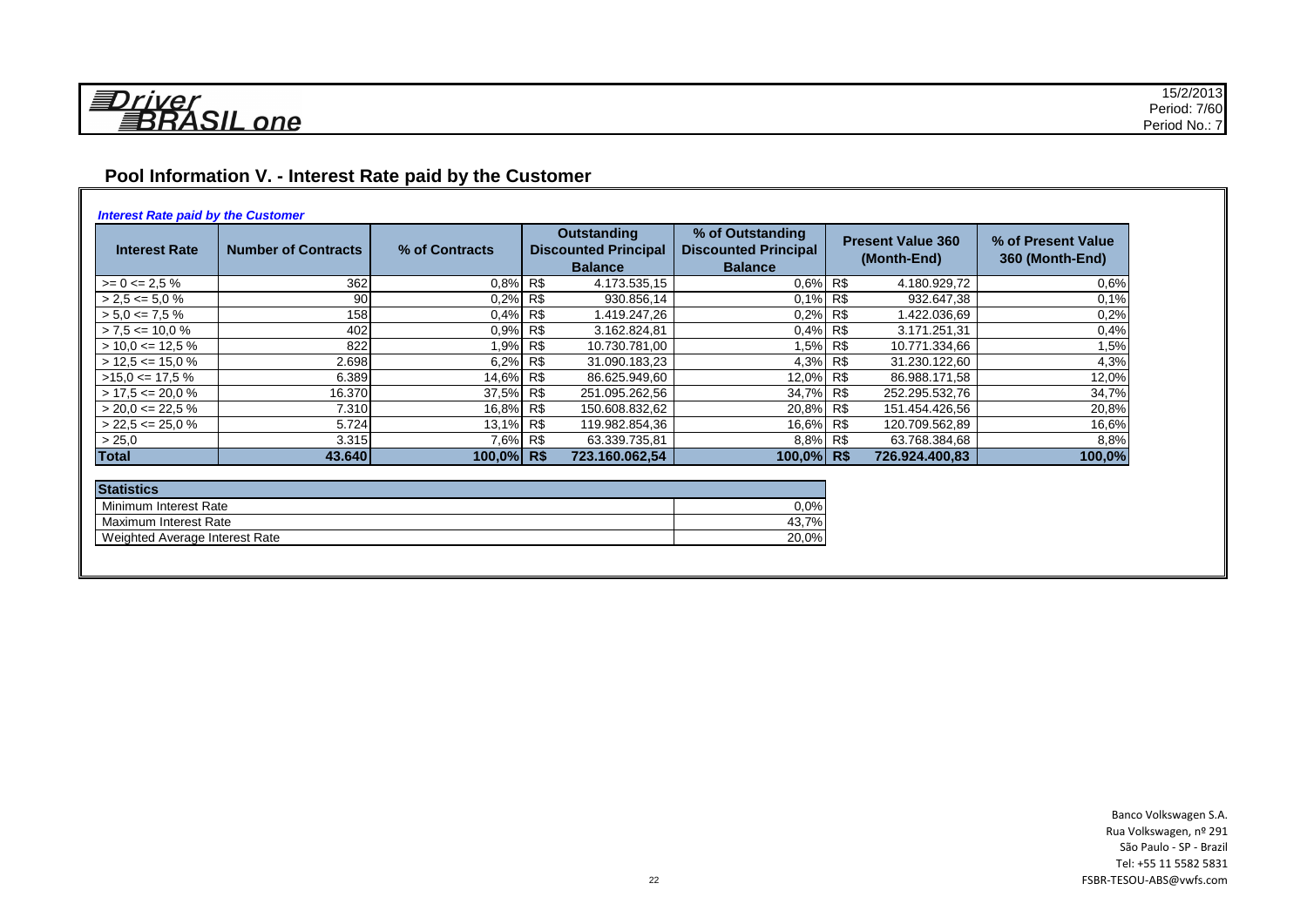#### **Pool Information VI. - Distribution by Original Term, Remaining Term and Seasoning**

| <b>Length of Original Term</b><br>(monthly instalments)           | <b>Number of Contracts</b> | % of Contracts     | Outstanding<br><b>Discounted Principal</b><br><b>Balance</b> |                                | % of Outstanding<br><b>Discounted Principal</b><br><b>Balance</b> | <b>Present Value 360</b><br>(Month-End) |                                | % of Present Value<br>360 (Month-End) |
|-------------------------------------------------------------------|----------------------------|--------------------|--------------------------------------------------------------|--------------------------------|-------------------------------------------------------------------|-----------------------------------------|--------------------------------|---------------------------------------|
| $01 - 12$                                                         | 224                        | 0,5%               | R\$                                                          | 799.041.75                     | 0,1%                                                              | R\$                                     | 800.804,78                     | 0,1%                                  |
| $13 - 24$                                                         | 5.525                      | 12,7%              | R\$                                                          | 43.560.403,44                  | 6,0%                                                              | R\$                                     | 43.690.225,51                  | 6,0%                                  |
| $25 - 36$                                                         | 10.679                     | 24,5%              | R\$                                                          | 136.220.994,24                 | 18,8%                                                             | R\$                                     | 136.808.718,58                 | 18,8%                                 |
| $37 - 48$                                                         | 12.055                     | 27,6%              | R\$                                                          | 207.828.969,62                 | 28,7%                                                             | R\$                                     | 208.954.043,45                 | 28,7%                                 |
| $49 - 60$                                                         | 15.157                     | 34,7%              | R <sub>s</sub>                                               | 334.750.653,49                 | 46,3%                                                             | R <sub>s</sub>                          | 336.670.608,51                 | 46,3%                                 |
| <b>Total</b>                                                      | 43.640                     | $100,0\%$ R\$      |                                                              | 723.160.062,54                 | 100,0%                                                            | <b>R\$</b>                              | 726.924.400,83                 | 100,0%                                |
|                                                                   |                            |                    |                                                              |                                |                                                                   |                                         |                                |                                       |
| <b>Statistics</b><br>Minimum Original Term in monthly instalments |                            |                    |                                                              |                                | 6                                                                 |                                         |                                |                                       |
| Maximum Original Term in monthly instalments                      |                            |                    |                                                              |                                | 60                                                                |                                         |                                |                                       |
| Weighted Average Original Term in monthly instalments             |                            |                    |                                                              |                                | 49,75                                                             |                                         |                                |                                       |
|                                                                   |                            |                    |                                                              |                                |                                                                   |                                         |                                |                                       |
| <b>Distribution by Remaining Term</b>                             |                            |                    |                                                              |                                |                                                                   |                                         |                                |                                       |
| <b>Lenght of Remaining Term</b>                                   |                            |                    |                                                              | <b>Outstanding</b>             | % of Outstanding                                                  |                                         | <b>Present Value 360</b>       | % of Present Value<br>360 (Month-End) |
| (monthly instalments)                                             | <b>Number of Contracts</b> | % of Contracts     |                                                              | <b>Discounted Principal</b>    | <b>Discounted Principal</b>                                       | (Month-End)                             |                                |                                       |
|                                                                   |                            |                    |                                                              | <b>Balance</b>                 | <b>Balance</b>                                                    |                                         |                                |                                       |
| $01 - 12$                                                         | 224                        | 0,5%               | R\$                                                          | 799.041,75                     | 0,1%                                                              | R\$                                     | 800.804,78                     | 0,1%                                  |
| $13 - 24$                                                         | 5.525                      | 12,7%              | R\$                                                          | 43.560.403,44                  | 6,0%                                                              | R\$                                     | 43.690.225,51                  | 6,0%                                  |
| $25 - 36$                                                         | 10.679                     | 24,5%              | R\$                                                          | 136.220.994,24                 | 18,8%                                                             | R\$                                     | 136.808.718,58                 | 18,8%                                 |
| $37 - 48$                                                         | 12.055                     | 27,6%              | R\$                                                          | 207.828.969,62                 | 28,7%                                                             | R\$                                     | 208.954.043,45                 | 28,7%                                 |
| $49 - 60$                                                         | 15.157                     | 34,7%              | R\$                                                          | 334.750.653,49                 | 46,3%                                                             | R\$                                     | 336.670.608,51                 | 46,3%                                 |
| <b>Total</b>                                                      | 43.640                     | 100,0% R\$         |                                                              | 723.160.062,54                 | 100,0%                                                            | <b>R\$</b>                              | 726.924.400,83                 | 100,0%                                |
| <b>Statistics</b>                                                 |                            |                    |                                                              |                                |                                                                   |                                         |                                |                                       |
| Minimum Remaining Term in monthly installments                    |                            |                    |                                                              |                                | $\Omega$                                                          |                                         |                                |                                       |
| Maximum Remaining Term in monthly installments                    |                            |                    |                                                              |                                | 52                                                                |                                         |                                |                                       |
| Weighted Average Remaining Term in monthly instalments            |                            |                    |                                                              |                                | 31,19                                                             |                                         |                                |                                       |
|                                                                   |                            |                    |                                                              |                                |                                                                   |                                         |                                |                                       |
| <b>Distribution by Seasoning Term</b>                             |                            |                    |                                                              |                                |                                                                   |                                         |                                |                                       |
| <b>Seasoning (monthly</b>                                         |                            |                    |                                                              | <b>Outstanding</b>             | % of Outstanding                                                  |                                         | <b>Present Value 360</b>       | % of Present Value                    |
| instalments)                                                      | <b>Number of Contracts</b> | % of Contracts     |                                                              | <b>Discounted Principal</b>    | <b>Discounted Principal</b>                                       |                                         | (Month-End)                    | 360 (Month-End)                       |
|                                                                   |                            |                    |                                                              | <b>Balance</b>                 | <b>Balance</b>                                                    |                                         |                                |                                       |
| $01 - 12$                                                         | 8.190                      | 18.8%              | R\$                                                          | 183.968.460,65                 | 25,4%                                                             | R\$                                     | 184.806.840,16                 | 25,4%                                 |
| $13 - 24$                                                         | 22.459                     | 51,5%              | R\$                                                          | 387.726.666,61                 | 53,6%                                                             | R\$                                     | 389.448.004,74                 | 53,6%                                 |
| $25 - 36$                                                         | 10.298                     | 23,6%              | R\$                                                          | 129.438.472,21                 | 17,9%                                                             | R\$                                     | 130.357.782,03                 | 17,9%                                 |
| $37 - 48$                                                         | 2.181                      | 5,0%               | R\$                                                          | 19.915.019.95                  | 2,8%                                                              | R\$                                     | 20.161.370,11                  | 2,8%                                  |
|                                                                   |                            |                    |                                                              |                                |                                                                   |                                         |                                |                                       |
| $49 - 60$<br>Total                                                | 512<br>43.640              | 1,2%<br>100,0% R\$ | R\$                                                          | 2.111.443,12<br>723.160.062.54 | 0,3%<br>100.0% R\$                                                | R\$                                     | 2.150.403,79<br>726.924.400,83 | 0,3%<br>100.0%                        |

| <b>Statistics</b>                                      |       |  |  |  |  |  |
|--------------------------------------------------------|-------|--|--|--|--|--|
| Minimum Seasoning Term in monthly installments         |       |  |  |  |  |  |
| Maximum Seasoning Term in monthly installments         | 60    |  |  |  |  |  |
| Weighted Average Seasoning Term in monthly instalments | 18.56 |  |  |  |  |  |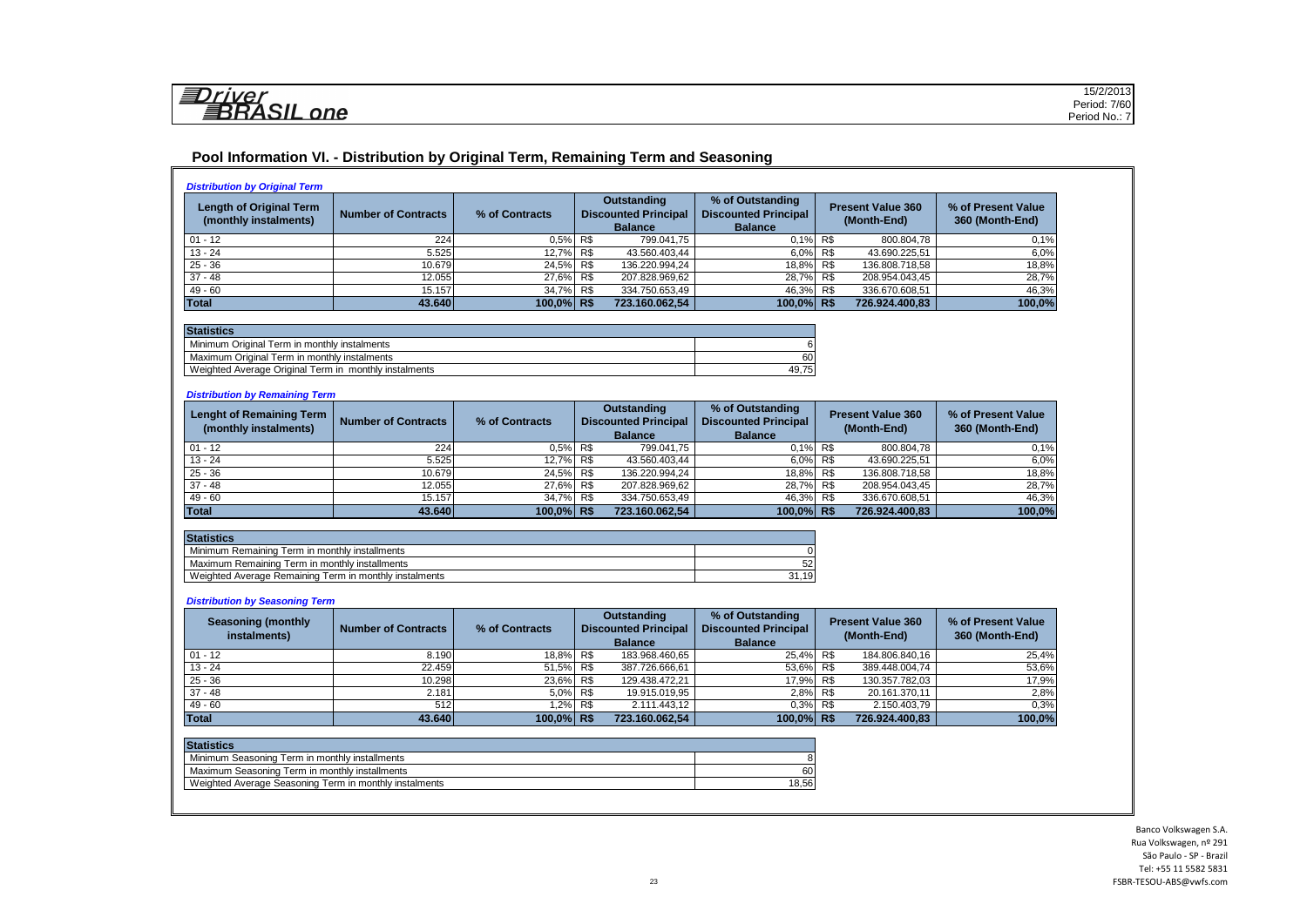| <b>Make</b>                  | <b>Model</b>      | <b>Number of Contracts</b> | % of Contracts |            | <b>Outstanding Discounted</b><br><b>Principal Balance</b> | % of Outstanding<br><b>Discounted Principal</b><br><b>Balance</b> |                | <b>Present Value 360</b><br>(Month-End) | % of Present Value<br>360 (Month-End) |
|------------------------------|-------------------|----------------------------|----------------|------------|-----------------------------------------------------------|-------------------------------------------------------------------|----------------|-----------------------------------------|---------------------------------------|
| Audi                         | A1                | 69                         | 0,2% R\$       |            | 1.857.094,00                                              | 0.3%                                                              | R\$            | 1.861.753,72                            | 0,3%                                  |
|                              | A <sub>3</sub>    | 13                         | 0,0% R\$       |            | 194.937,04                                                | 0,0%                                                              | R\$            | 194.528,72                              | 0,0%                                  |
|                              | A4                | 6                          | 0,0% R\$       |            | 168.268,73                                                | 0.0%                                                              | R\$            | 168.977,76                              | 0,0%                                  |
|                              | Q <sub>5</sub>    | $\overline{2}$             | $0.0\%$ R\$    |            | 33.670,45                                                 | 0.0%                                                              | R\$            | 33.750,15                               | 0,0%                                  |
|                              | $\overline{Q}$    |                            | 0,0% R\$       |            | 13.787,55                                                 | 0.0%                                                              | R <sub>3</sub> | 13.906,76                               | 0,0%                                  |
|                              | <b>Subtotal</b>   | 91                         | $0.2%$ R\$     |            | 2.267.757,77                                              | $0,3%$ R\$                                                        |                | 2.272.917,11                            | 0,3%                                  |
| VW                           | <b>AMAROK</b>     | 475                        | 1,1% R\$       |            | 15.266.375,12                                             | 2,1% R\$                                                          |                | 15.345.510,41                           | 2,1%                                  |
|                              | <b>BORA</b>       | 55                         | 0,1%           | R\$        | 1.034.138,60                                              | 0,1%                                                              | R\$            | 1.042.444,74                            | 0,1%                                  |
|                              | <b>CROSSFOX</b>   | 1.307                      | 3,0%           | R\$        | 24.270.612,81                                             | 3,4% R\$                                                          |                | 24.390.690,02                           | 3,4%                                  |
|                              | <b>FOX</b>        | 8.358                      | 19,2%          | R\$        | 136.122.740,29                                            | 18,8% R\$                                                         |                | 136.794.684,13                          | 18,8%                                 |
|                              | <b>FUSCA</b>      |                            | 0.0%           | R\$        | 25.717,43                                                 | 0.0%                                                              | R <sub>3</sub> | 25.798,75                               | 0.0%                                  |
|                              | GOL               | 16.663                     | 38,2%          | R\$        | 248.618.215,81                                            | 34,4% R\$                                                         |                | 249.930.174,81                          | 34,4%                                 |
|                              | <b>GOLF</b>       | 677                        | 1,6%           | R\$        | 15.047.285,28                                             | 2,1%                                                              | R\$            | 15.135.159,68                           | 2,1%                                  |
|                              | <b>JETTA</b>      | 592                        | 1,4%           | R\$        | 16.291.282,73                                             | $2,3\%$ R\$                                                       |                | 16.381.082,42                           | 2,3%                                  |
|                              | <b>KOMBI</b>      | 1.030                      | 2,4%           | R\$        | 19.365.347,20                                             | 2,7% R\$                                                          |                | 19.451.182,84                           | 2,7%                                  |
|                              | <b>NEW BEETLE</b> | 32                         | 0,1%           | R\$        | 568.157.49                                                | 0,1%                                                              | R\$            | 570.931,89                              | 0,1%                                  |
|                              | <b>PARATI</b>     | 227                        | 0,5%           | R\$        | 2.782.883,44                                              | 0,4%                                                              | R\$            | 2.795.514,54                            | 0,4%                                  |
|                              | <b>PASSAT</b>     | 27                         | 0,1%           | R\$        | 959.033,02                                                | 0,1%                                                              | R\$            | 965.867,82                              | 0,1%                                  |
|                              | <b>POINTER</b>    |                            | 0,0%           | R\$        | 2.094,15                                                  | 0,0%                                                              | R\$            | 2.043,11                                | 0,0%                                  |
|                              | <b>POLO</b>       | 506                        | 1,2%           | R\$        | 8.694.121,06                                              | 1,2%                                                              | R\$            | 8.736.176,49                            | 1,2%                                  |
|                              | POLO CLASSIC      | 3                          | 0,0% R\$       |            | 21.874,71                                                 | 0,0%                                                              | R\$            | 22.057,48                               | 0,0%                                  |
|                              | POLO SEDAN        | 736                        | 1,7% R\$       |            | 13.460.145,56                                             | 1,9% R\$                                                          |                | 13.538.390,53                           | 1,9%                                  |
|                              | <b>SANTANA</b>    | 20                         | 0,0%           | R\$        | 140.311,71                                                | 0.0%                                                              | R\$            | 141.227,00                              | 0,0%                                  |
|                              | SAVEIRO           | 2.337                      | 5,4%           | R\$        | 40.312.459,37                                             | 5,6%                                                              | R\$            | 40.535.278,94                           | 5,6%                                  |
|                              | <b>SPACECROSS</b> | 235                        | 0,5%           | R\$        | 5.393.992,58                                              | 0,7%                                                              | R\$            | 5.414.270,51                            | 0,7%                                  |
|                              | <b>SPACEFOX</b>   | 1.641                      | 3,8%           | R\$        | 29.165.988,62                                             | 4,0%                                                              | R\$            | 29.293.983,32                           | 4,0%                                  |
|                              | <b>TIGUAN</b>     | 95                         | 0,2%           | R\$        | 2.655.794,56                                              | 0.4%                                                              | R\$            | 2.670.875,17                            | 0,4%                                  |
|                              | VOYAGE            | 5.966                      | 13,7%          | <b>R\$</b> | 102.657.688,93                                            | 14,2% R\$                                                         |                | 103.218.043,17                          | 14,2%                                 |
|                              | OTHER VW          |                            | 0.0%           | R\$        | 751,42                                                    | 0.0%                                                              | R\$            | 752,94                                  | 0.0%                                  |
|                              | <b>Subtotal</b>   | 40.985                     | 93,9% R\$      |            | 682.857.011,89                                            | 94,4% R\$                                                         |                | 686.402.140,71                          | 94,4%                                 |
| <b>Non VW Group Vehicles</b> | <b>OTHER</b>      | 2.564                      | 5,9% R\$       |            | 38.035.292,88                                             | 5,3% R\$                                                          |                | 38.249.343,01                           | 5,3%                                  |
|                              | <b>Subtotal</b>   | 2.564                      | 5,9% R\$       |            | 38.035.292,88                                             | $5,3%$ R\$                                                        |                | 38.249.343,01                           | 5,3%                                  |
|                              | <b>Total</b>      | 43.640                     | 100,0% R\$     |            | 723.160.062,54                                            | $100,0\%$ R\$                                                     |                | 726.924.400,83                          | 100,0%                                |

## **Pool Information VII. - Distribution by Vehicle Makes and Models**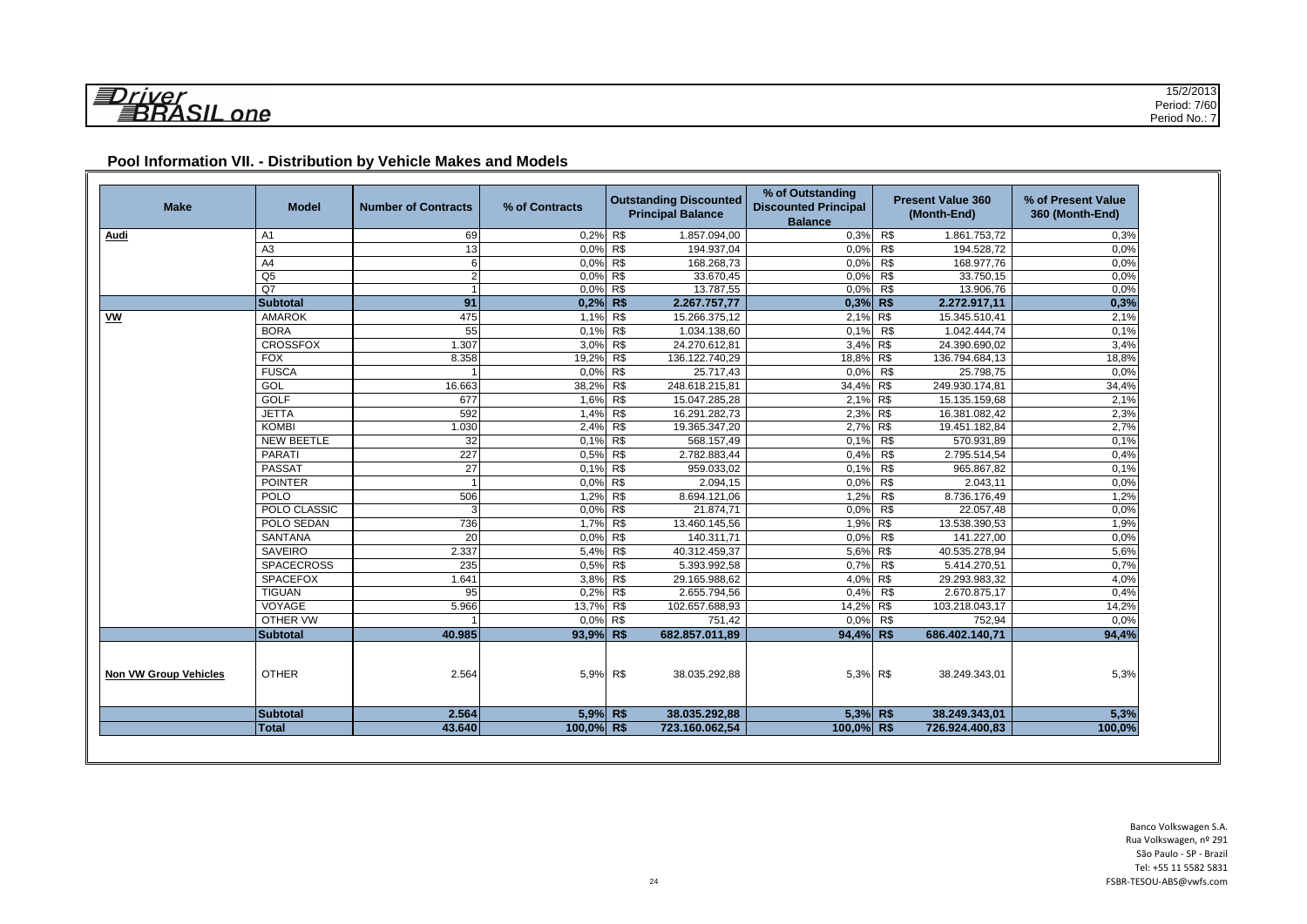# 

#### **Pool Information VIII. - Geographic Distribution**

| <b>State</b>    | <b>Number of Contracts</b> | % of Contracts | <b>Outstanding</b><br><b>Discounted Principal</b><br><b>Balance</b> |                | % of Outstanding<br><b>Discounted Principal</b><br><b>Balance</b> |                | <b>Present Value 360</b><br>(Month-End) | % of Present Value<br>360 (Month-End) |  |
|-----------------|----------------------------|----------------|---------------------------------------------------------------------|----------------|-------------------------------------------------------------------|----------------|-----------------------------------------|---------------------------------------|--|
| AC              | 241                        | 0.6%           | $R\$                                                                | 4.305.690,68   | 0.6% R\$                                                          |                | 4.336.769.79                            | 0.6%                                  |  |
| <b>AL</b>       | 594                        | 1.4%           | R\$                                                                 | 9.824.458.60   | 1.4%                                                              | R\$            | 9.882.961,22                            | 1,4%                                  |  |
| AM              | 471                        | 1.1%           | R\$                                                                 | 9.682.410,12   | 1,3%                                                              | R\$            | 9.744.610.60                            | 1,3%                                  |  |
| AP              | 91                         | 0.2%           | R\$                                                                 | 2.028.501.02   | 0,3%                                                              | R\$            | 2.041.638,92                            | 0,3%                                  |  |
| <b>BA</b>       | 2.322                      | 5.3%           | R\$                                                                 | 36.159.486.31  | 5.0%                                                              | R\$            | 36.356.429.47                           | 5.0%                                  |  |
| CE              | 1.242                      | 2.8%           | RS                                                                  | 20.736.259,54  | 2,9%                                                              | R <sub>s</sub> | 20.847.896.55                           | 2,9%                                  |  |
| DF              | 711                        | 1.6%           | R\$                                                                 | 13.710.175.61  | 1.9%                                                              | R\$            | 13.800.886.89                           | 1,9%                                  |  |
| ES              | 800                        | 1.8%           | R\$                                                                 | 12.040.539.35  | 1,7%                                                              | R\$            | 12.105.834.11                           | 1,7%                                  |  |
| GO              | 2.190                      | 5.0%           | R\$                                                                 | 36.814.681.04  | 5.1%                                                              | R\$            | 37.049.452.80                           | 5,1%                                  |  |
| MA              | 525                        | 1.2%           | R\$                                                                 | 9.960.830,33   | 1,4%                                                              | R\$            | 10.012.422,60                           | 1,4%                                  |  |
| <b>MG</b>       | 3.876                      | 8.9%           | R\$                                                                 | 64.878.153.91  | 9.0%                                                              | R\$            | 65.197.700.76                           | 9,0%                                  |  |
| <b>MS</b>       | 632                        | 1.4%           | R\$                                                                 | 10.603.177.31  | 1,5%                                                              | R\$            | 10.636.483.60                           | 1,5%                                  |  |
| MT              | 630                        | 1.4%           | R\$                                                                 | 11.475.243.74  | 1.6%                                                              | R\$            | 11.532.766.52                           | 1.6%                                  |  |
| PA              | 903                        | 2.1%           | R\$                                                                 | 15.803.458,81  | 2,2%                                                              | R\$            | 15.887.388,94                           | 2,2%                                  |  |
| PB              | 564                        | 1.3%           | R\$                                                                 | 9.184.491,70   | 1.3%                                                              | R\$            | 9.237.726.64                            | 1,3%                                  |  |
| PE              | 1.671                      | 3,8%           | R\$                                                                 | 27.896.069.17  | 3,9%                                                              | R\$            | 28.046.725.27                           | 3,9%                                  |  |
| PI              | 414                        | 0,9%           | R\$                                                                 | 7.026.687,95   | 1,0%                                                              | R\$            | 7.063.967,28                            | 1,0%                                  |  |
| <b>PR</b>       | 3.483                      | 8.0%           | R\$                                                                 | 56.486.662.71  | 7.8%                                                              | R\$            | 56.805.685.56                           | 7,8%                                  |  |
| <b>RJ</b>       | 3.119                      | 7.1%           | RS                                                                  | 52.228.045.28  | 7,2%                                                              | RS             | 52.552.733.34                           | 7,2%                                  |  |
| <b>RN</b>       | 495                        | 1.1%           | R\$                                                                 | 7.829.041.68   | 1.1%                                                              | R\$            | 7.872.107.21                            | 1.1%                                  |  |
| <b>RO</b>       | 417                        | 1.0%           | R\$                                                                 | 7.303.698.91   | 1.0%                                                              | R\$            | 7.335.111.95                            | 1,0%                                  |  |
| $\overline{RR}$ | 139                        | 0.3%           | R\$                                                                 | 2.814.012.56   | 0,4%                                                              | R\$            | 2.838.618.01                            | 0,4%                                  |  |
| <b>RS</b>       | 3.598                      | 8.2%           | R\$                                                                 | 52.683.971.24  | 7,3%                                                              | R\$            | 52.892.109.98                           | 7,3%                                  |  |
| SC              | 3.043                      | 7.0%           | RS                                                                  | 49.793.538.36  | 6.9%                                                              | RS             | 50.013.021.77                           | 6,9%                                  |  |
| <b>SE</b>       | 420                        | 1.0%           | R\$                                                                 | 7.034.915.08   | 1,0%                                                              | R\$            | 7.068.184.80                            | 1,0%                                  |  |
| SP              | 10.816                     | 24.8%          | R\$                                                                 | 180.485.267.25 | 25.0%                                                             | R\$            | 181.373.966.25                          | 25.0%                                 |  |
| T <sub>O</sub>  | 233                        | 0,5%           | R\$                                                                 | 4.370.594,28   | 0.6% R\$                                                          |                | 4.391.200.00                            | 0,6%                                  |  |
| <b>Total</b>    | 43.640                     | 100.0%         | R\$                                                                 | 723.160.062.54 | 100.0%                                                            | R\$            | 726.924.400.83                          | 100,0%                                |  |